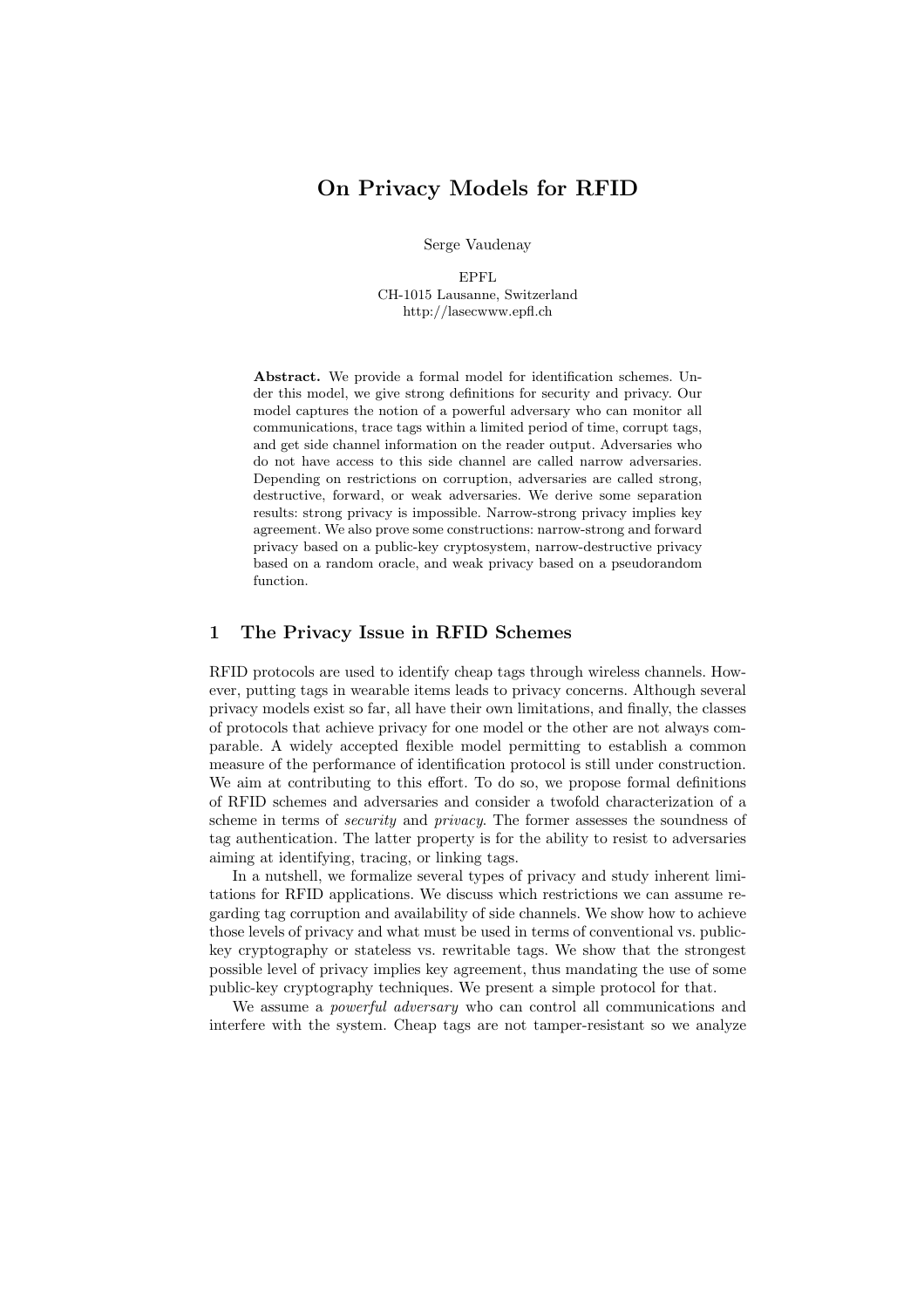the ability to assure privacy and security even when an adversary is allowed to corrupt tags and retrieve the internal state. One novelty of our models is that they provide some kind of "exposure slots". Namely, adversaries can trace a tag within a limited time period during which this tag remains at the vicinity of the adversary. During this period, they can refer to the tag by using a temporary identity. In practice, this temporary identity can be the 32-bit number that is used in ISO/IEC 14443-3 norm [22] in singulation protocols for collision avoidance [4]. It can also be some tag named from its radiation pattern signature [21]. Exposure time periods are indeed unavoidable.

We consider several types of restrictions regarding tag corruption. The weakest model does not allow corruption. The relevant model for the so-called forward privacy allows corruption, but only at the end of the attack so that no further active action happens after corruption.<sup>1</sup> One less restrictive (thus stronger) model tolerates corruption at any time, but assumes that opening a tag destroys it so that it no longer circulates in nature. This model is called *destructive*. Our strongest model allows corruption at any time and even to put the tag back to nature so that tracing it is still considered as a threat. Although the purpose for distinguishing those two latter models is not clear, we prove that they separate.

Another question, as studied in Juels-Weis [24], is whether the adversary has access to the protocol partial output or not. Namely, can we consider that the adversary knows whether a reader succeeded to identify a legitimate tag or not? We call narrow adversaries those who do not have access to this information while "wider" adversaries can get it from side channels (e.g. the question whether a door opens or not). It is well known that security or privacy can collapse in such a case (e.g. for the HB+ protocol  $[17,23,25]$  or the OSK protocol  $[24,30]$ ). It happens to be quite orthogonal to the corruption variants so that we obtain an array of  $4 \times 2 = 8$  adversarial models. We prove that those privacy models are pairwise different.

Related work. Many simple challenge-response protocols have been proposed without addressing corruption [14,28,39]. The Ohkubo-Suzuki-Kinoshita protocol (OSK) [30,31] (see also [3,12,32]) made forward privacy possible. A few attempts have been made to really formalize privacy in RFID protocols. One of the first attempts was made by Avoine-Dysli-Oechslin [3], later extended in the Thesis of Avoine [2]. Following their model, privacy is formalized by the ability to distinguish two known tags. The model excludes the availability of side-channel information such as whether a protocol instance on the reader did succeed. Juels and Weis [24] extended this model using side-channel information and making the two target tags chosen by the adversary. Another model was proposed by Burmester, van Le, and de Medeiros [8,26]. In all these models, corrupted tags cannot be the target of privacy adversaries. Another approach by Damgård-Østergaard [10] studies RFID schemes "with symmetric cryptography only" to focus on the tradeoffs between complexity and security.

<sup>&</sup>lt;sup>1</sup> Note that some authors call this notion *backward privacy* [27]. Their notion of *forward* privacy is included in our notion of strong privacy.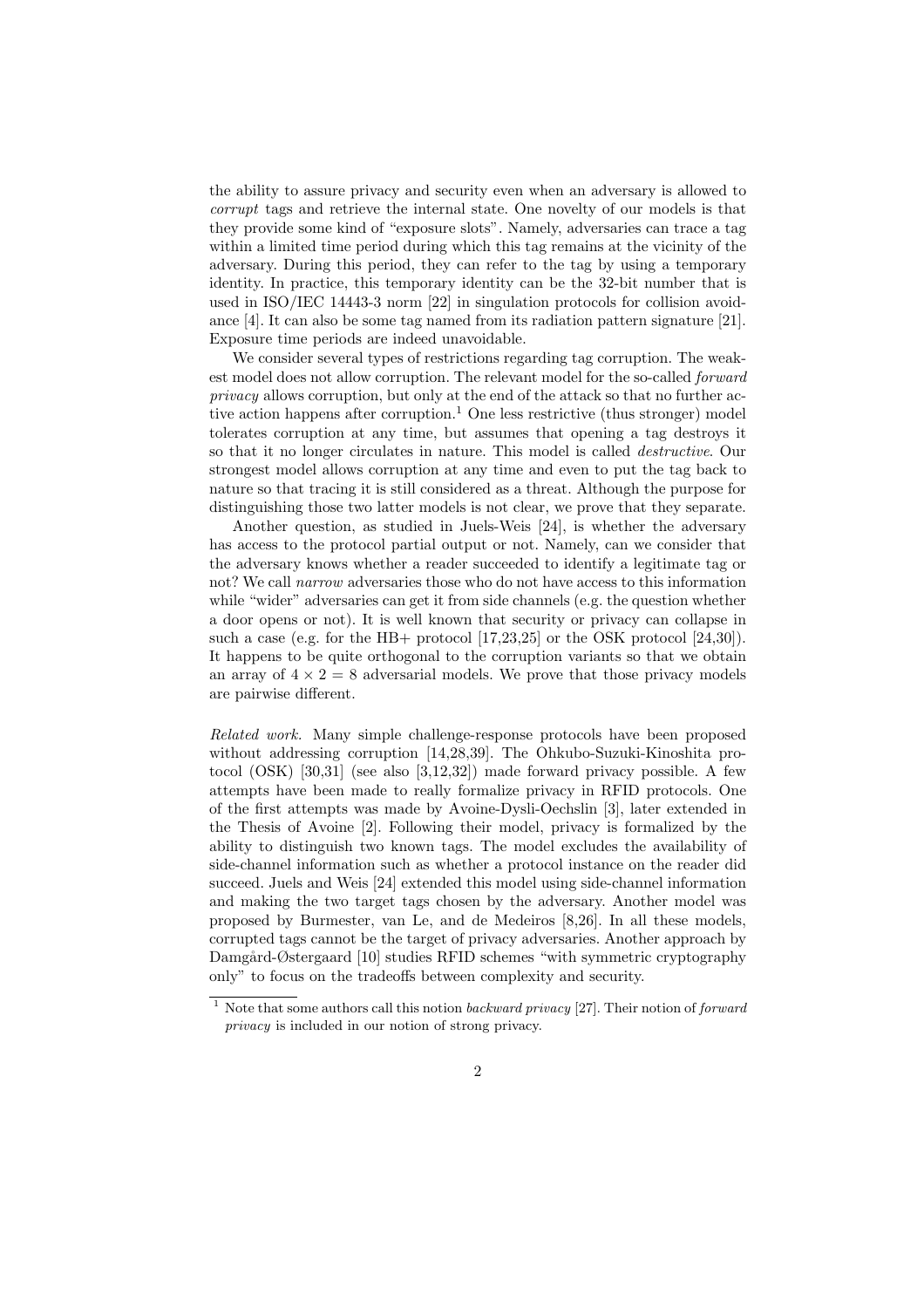Our contribution. In this paper we present a complete formalism for defining RFID schemes, their security, and build a hierarchy of privacy models. Our definition for security is equivalent to Damgård-Østergaard  $[10]$ . We prove that security against strong adversaries can be easily achieved using a pseudorandom function family. We prove that strong privacy is impossible. We show that an RFID scheme that achieves narrow-strong privacy can efficiently be transformed into a key agreement protocol, meaning that this type of privacy essentially needs public-key cryptography techniques. On the other hand, we show that a public-key cryptosystem that resists to adaptively chosen ciphertext attacks can be used to define a simple narrow-strong private and forward private protocol. We further prove the narrow-destructive privacy of an OSK-like protocol [31] in the random oracle model and the weak privacy of a classical challenge-response protocol based on a pseudorandom function. This work follows up some joint work during the Thesis of Bocchetti [7].

### 2 Definitions

In the sequel, a function in terms of a security parameter s is said *polynomial* if there exists a constant n such that it is  $\mathcal{O}(s^n)$ . Similarly, a function is said negligible if there exists a constant  $x > 0$  such that it is  $\mathcal{O}(x^{-s})$ . For the sake of readability we concentrate on asymptotic complexities and security although all our results can be written with more precise bounds.

The tag is a passive transponder identified by a unique ID. We typically focus on a cheap tag which is passive: it has no batteries, it can operate just when interrogated by a reader and only for a short time. It has *limited memory*: each tag has only a few Kbit of memory on board. It has limited computational abilities. Each tag can perform only basic cryptographic calculations: hash calculations [15], pseudorandom generation [35], symmetric encryption [14]. Some elliptic-curve arithmetic [5] and zero-knowledge identification [9,18,19] may fit, as well as public-key cryptography [1,16,38], but remain expensive so far. It is not tamper proof. It communicates at up to a limited *distance*: the communication Tag→Reader is limited to a few meters (if not centimeters).

The reader is a device composed by one or more transceivers and a backend processing subsystem. Security issues within the reader are not addressed in this work, moreover we focus on single backend readers. Note however that sometimes in literature "reader" denotes the transceiver alone. The purpose of the reader is to interact with tags so that it can tell legitimate tags (i.e. tags which are registered in the database) and unknown tags apart, and further identify (i.e. infer their ID) legitimate tags.

### Definition 1 (RFID Scheme). An RFID scheme is composed by

 $-$  a setup scheme SetupReader(1<sup>s</sup>) which generates a private/public key pair  $(K_S, K_P)$  for the reader depending on a security parameter s. The key  $K_S$  is to be stored in the reader backend. The key  $K_P$  is publicly released. Throughout this paper we assume that s is implicitly specified in  $K_P$  so that there is no need to mention s any longer.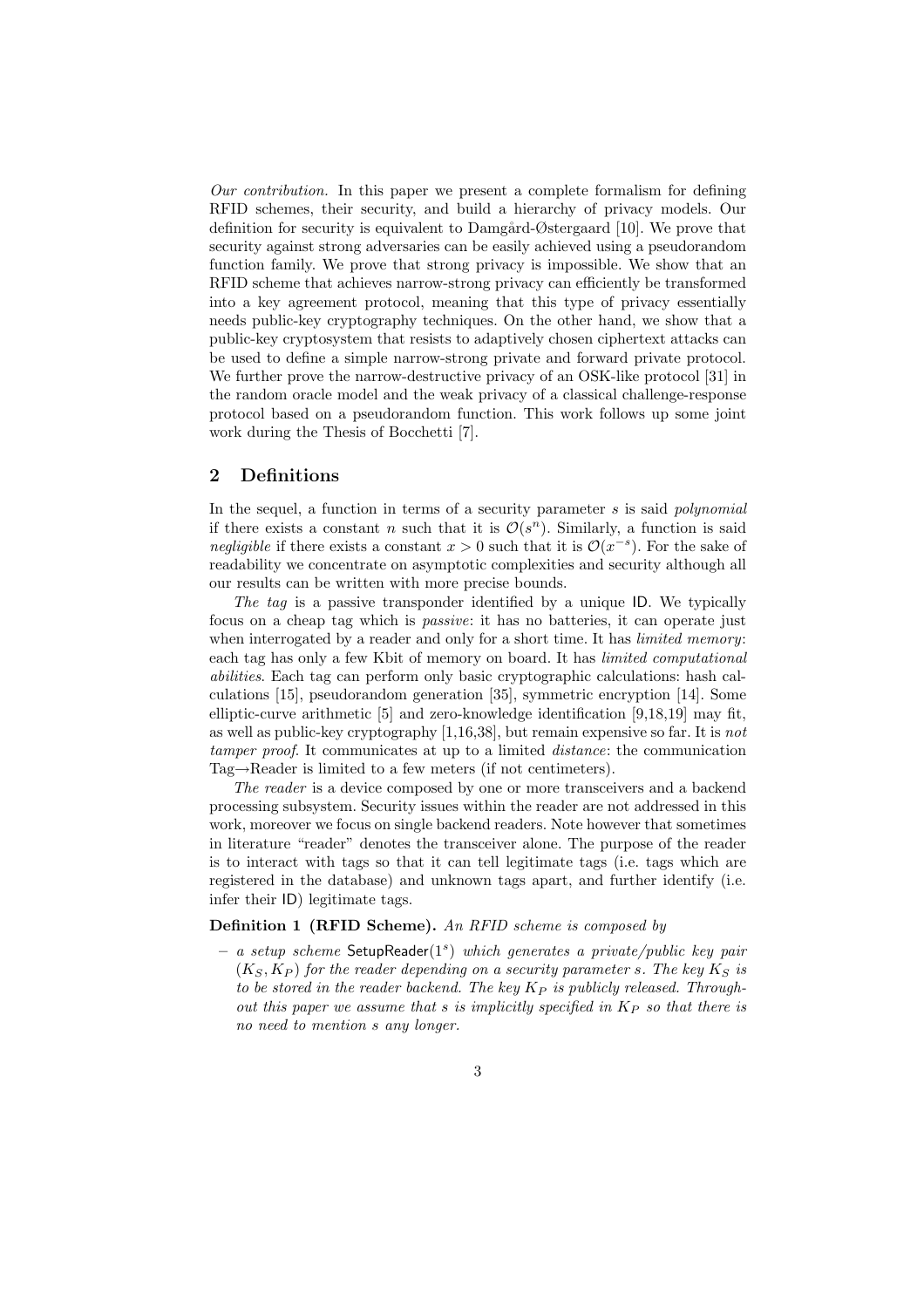- $-$  a polynomial-time algorithm  ${\sf SetupTag}_{K_P}({\sf ID})$  which returns  $(K,S){\colon}$  the tag specific secret K and the initial state S of the tag. The pair  $(\mathsf{ID}, K)$  is to be stored in the reader backend when the tag is legitimate.
- a polynomial-time interactive protocol between a reader and a tag in which the reader ends with a tape Output.

An RFID scheme is such that the output is correct except with a negligible probability for any polynomial-time experiment which can be described as follows.

- 1: set up the reader
- 2: create many tags including a subject one named ID
- 3: execute a complete protocol between reader and tag ID

The output is correct if and only if Output  $=$   $\perp$  and tag ID is not legitimate, or Output  $=$  ID and ID is legitimate.

When Output  $=\perp$  but tag ID is legitimate, we have a *false negative*. When Output  $\neq \perp$  but tag ID is not legitimate, we have a *false positive*. When Output  $\notin$  $\{ID, \perp\}$  and tag ID is legitimate, we have an *incorrect identification*.

The RFID scheme is *stateless* if the tag state  $S$  is not allowed to change in time. Note that we do not a priori assume that tags know their ID nor their secret  $K$ : this is up to the protocol specification to make them extractable from S. We assume that a reader can run several concurrent instances of a protocol but that tags cannot. In this paper, we do not consider reader authentication so we do not consider any output on the side of the tag.<sup>2</sup>

In practice, some information about Output may leak from a side channel (e.g. by observing a door opening at a tag transit and deducing that authentication was successful). Having access to such an information could allow an adversary to gather information about tag identities. For simplicity, we focus here on passive tags which are exempt of side channel except by full corruption.

#### 2.1 Adversaries

The characterization of the adversary is essentially done by specifying the actions that she is allowed to perform (i.e. the oracles she can query), the goal of her attack (i.e. the game she plays) and the way in which she can interact with the system (i.e. the rules of the game). We consider that, at every time, a tag can either be a free tag or a drawn tag. Drawn tags are the ones within "visual contact" to the adversary so that she can communicate while being able to link communications. Free tags are all the other tags. Two oracles are defined below to draw or free tags. We call virtual tag a unique reference (e.g. using a drawing sequence number or a nonce) to the action of drawing a tag. This plays the same role as a *temporary identity*. Note that two different virtual tags may refer to the same tag that has been drawn, freed, and drawn again.

<sup>2</sup> This model was extended for mutual authentication in the Thesis of Paise [33].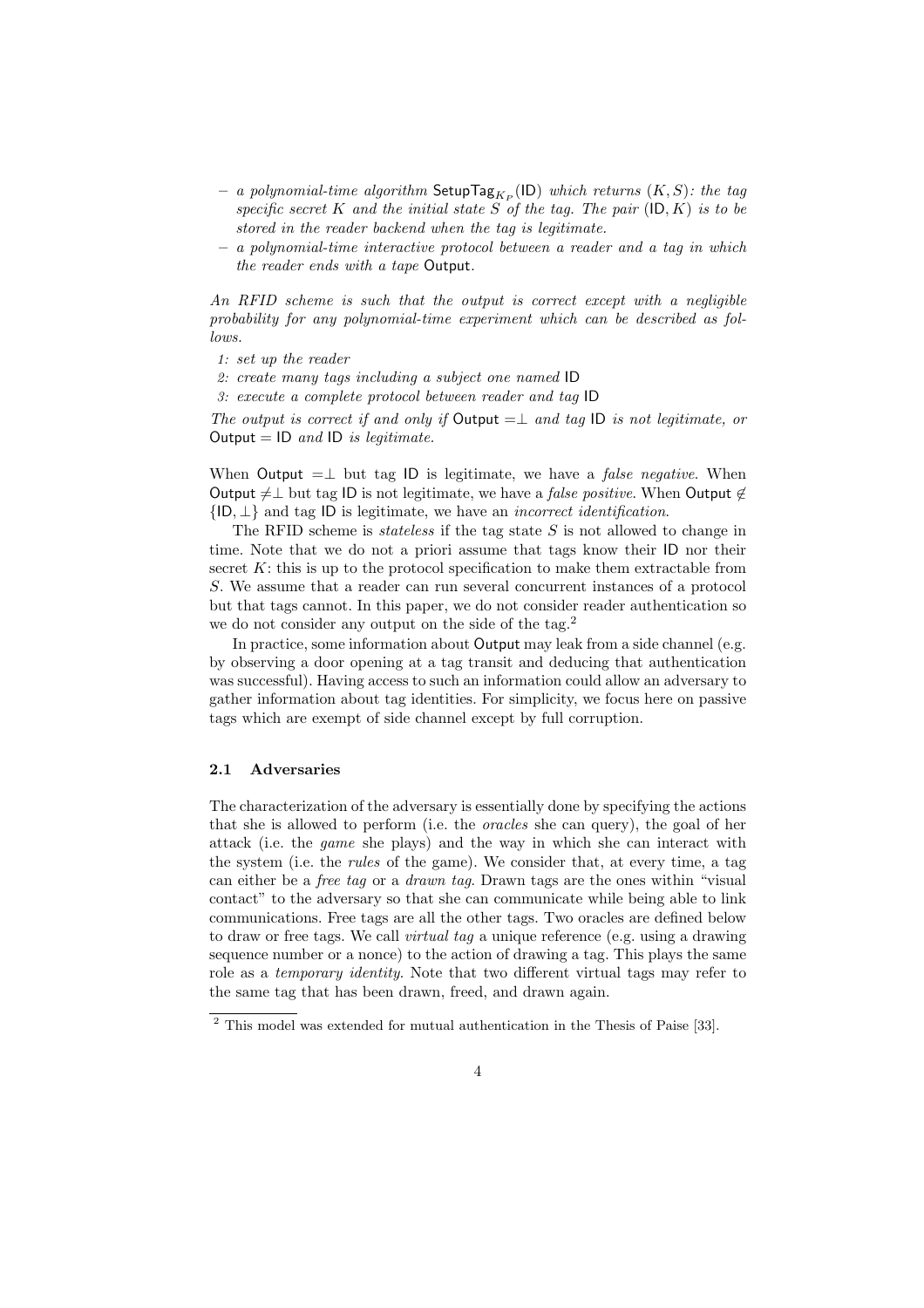**Definition 2 (Adversary).** An adversary is an algorithm which takes a public  $key K<sub>P</sub>$  as input and runs by using the eight following oracles.

- CREATETAG<sup>b</sup>(ID): creates a free tag, either legitimate (b = 1) or not (b = 0), with unique identifier ID. This oracle uses  $\mathsf{SetupTag}_{K_P}$  algorithm to set up the tag and (for  $b = 1$  only) to update the system database. By convention, b is implicitly 1 when omitted.
- $\text{DRAWTag}(\textsf{distr}) \rightarrow (\textsf{vtag}_1, b_1, \ldots, \textsf{vtag}_n, b_n)$ : moves from the set of free tags to the set of drawn tags a tuple of tags at random following the probability distribution distr (which is specified by a polynomially bounded sampling algorithm). The oracle returns a vector of fresh identifiers  $(\mathsf{vtag}_1, \ldots, \mathsf{vtag}_n)$ which allows to anonymously designate these tags. Drawing tags already drawn or not existing provoke the oracle to return  $\perp$  in place of the respective virtual tag. We further assume that this oracle returns bits  $(b_1, \ldots, b_n)$ telling whether the drawn tags are legitimate or not.<sup>3</sup> This oracle keeps a hidden table  $T$  such that  $T(\text{vtag})$  is the ID of vtag.
- $-$  FREE(vtag): moves the virtual tag vtag back to the set of the free tags. This makes vtag unreachable. (That is, using vtag in oracle calls is no longer allowed.)
- LAUNCH  $\rightarrow \pi$ : makes the reader launch a new protocol instance  $\pi$ .
- SENDREADER $(m, \pi) \rightarrow m'$  (resp. SENDTAG $(m, \text{vtag}) \rightarrow m'$ ): sends a message m to a protocol instance  $\pi$  for the reader (resp. to virtual tag vtag) and receives the answer  $m'$  (that is meant to be sent to the counterpart). By convention we write  $\text{EXECUTE}(vtag) \rightarrow (\pi, \text{transcript})$  to group one LAUNCH query and successive use of SENDREADER and SENDTAG to execute a complete protocol between the reader and the tag vtag. It returns the transcript of the protocol, i.e. the list of successive protocol messages.
- RESULT( $\pi$ )  $\rightarrow x$ : when  $\pi$  is complete, returns 1 if Output  $\neq \perp$  and 0 otherwise.
- $-$  CORRUPT(vtag)  $\rightarrow$  S: returns the current state S of the tag. If vtag is no longer used after this oracle call, we say that vtag is destroyed.

The adversary plays a game which starts by setting up the RFID system and feeding the adversary with the public key. The adversary uses the oracle following some rules of the game and produces an output. Depending on the rules, the adversary wins or looses.

Definition 3 (Strong, destructive, forward, weak, and narrow adversary). We consider polynomial-time adversaries. Let STRONG be the class of adversaries who have access to the above oracles. Let DESTRUCTIVE be the class of adversaries who never use vtag again after a  $CORRUPT(vtag)$  query (i.e. who  $destroy it$ ). Let FORWARD be the class of adversaries in which CORRUPT queries can only be followed by other CORRUPT queries. Let WEAK be the class of adversaries who do no CORRUPT query. Let NARROW be the class of adversaries who do no RESULT query.

 $3$  Namely, we assume that adversaries always have means to deduce whether a tag is legitimate or not by side channels.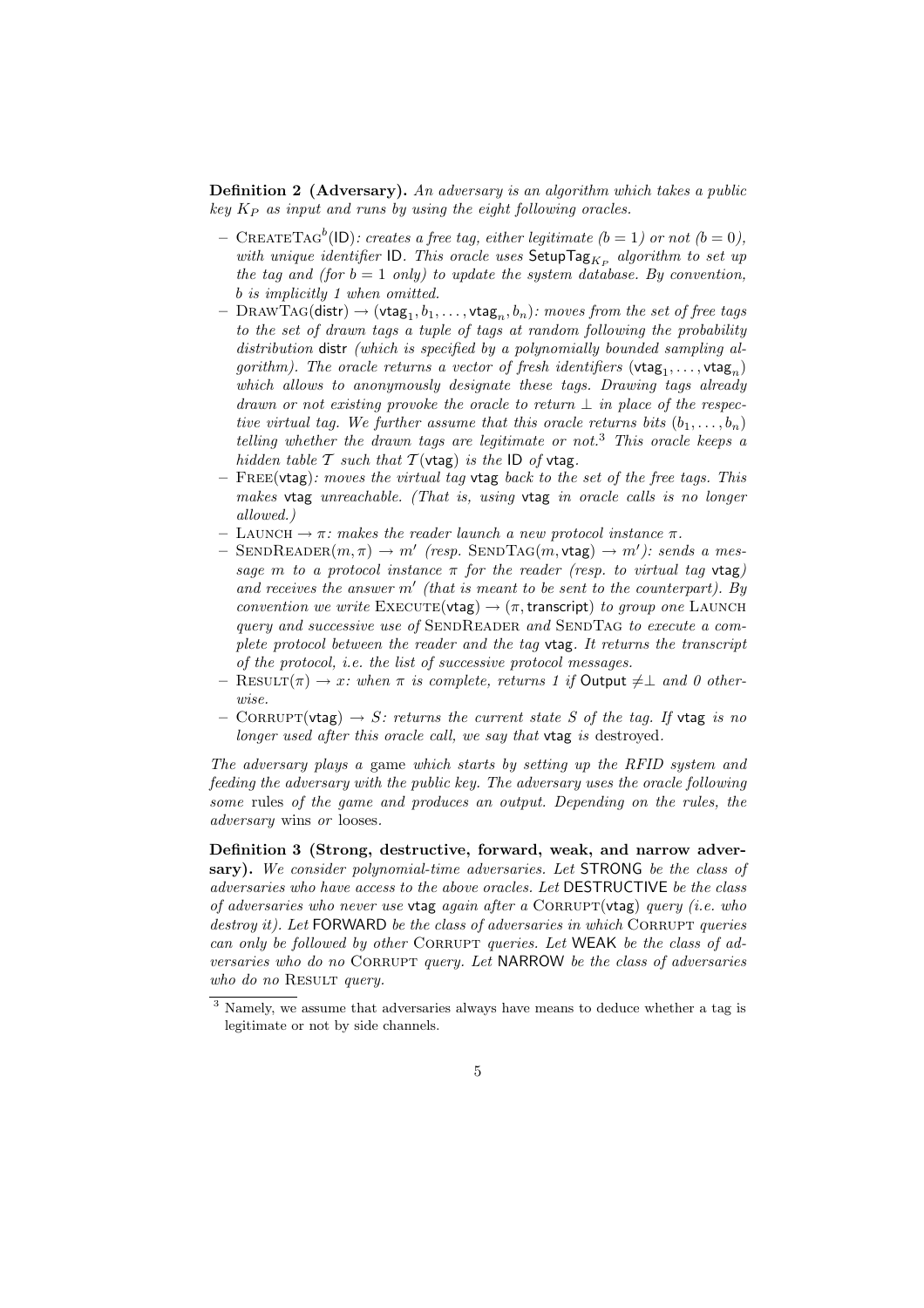Clearly, we have WEAK  $\subseteq$  FORWARD  $\subseteq$  DESTRUCTIVE  $\subseteq$  STRONG.

### 2.2 Security of RFID Schemes

Definition 4 (Security). We consider any adversary in the class STRONG. We say the adversary wins if at least one protocol instance  $\pi$  on the reader identified an uncorrupted legitimate tag ID but  $\pi$  and ID did not have any matching conversation, i.e. they exchanged well interleaved and faithfully (but maybe with some time delay) transmitted messages until  $\pi$  completed. We call ID a target tag and  $\pi$  a target instance. We say that the RFID scheme is secure if the success probability of any such adversary is negligible.

All protocols that we study here are two-pass protocols in which the reader starts by sending a random challenge  $a$  and the tag produces a response  $c$  depending on a. This way, attacks leading to matching protocol transcripts but badly interleaved messages have negligible probability of success.

We use the following lemma to prove security of RFID schemes in our paper.

Lemma 5 (Simple security for special RFID scheme). We consider an RFID scheme for which the reader protocol satisfies the following structure. First, the communication messages from the reader do not depend on the database. Second, there is a predicate  $R$  and a sampling algorithm  $S$  such that the output is computed by running S on the set  $\mathcal E$  of all ID corresponding to a database entry  $(1D, K)$  verifying  $R(1D, K; \tau)$ , where  $\tau$  is the protocol transcript. We assume that R and S do not use the database (but may use the secret key  $K_S$ ). Third, the selected database entry may be updated by an extra algorithm not depending on other database entries or  $K_S$ . The algorithm S is such that

$$
- if \mathcal{E} = \emptyset then S(\mathcal{E}) = \perp
$$

 $-$  if  $\mathcal{E} \neq \emptyset$  then  $\mathcal{S}(\mathcal{E})$  outputs an element of  $\mathcal{E}$ .

Finally, we assume that there exists an easily computable predicate  $R'$  such that if a tag ID and the reader have a matching conversation with transcript  $\tau$  and if  $(ID, K)$  is a database entry then  $R(ID, K; \tau) \iff R'(n)$  where n is the number of previously completed protocol executions on the tag ID side since the last succeeded one. (A protocol execution with ID is called succeeded if it has a matching conversation with the reader with output ID.) We consider adversaries who

- create (and draw) a single tag ID
- $-$  use LAUNCH, SENDREADER, SENDTAG
- use an oracle who checks the predicate  $R$  on inputs different from ID
- $-$  use an oracle simulating S
- end on a final SENDREADER to an instance  $\pi$ .

The adversary wins if the protocol instance  $\pi$  on the reader identified tag ID but has no matching conversation. We say that the scheme is simply secure if the success probability of any such adversary is negligible. If the scheme is simply secure, then it is secure.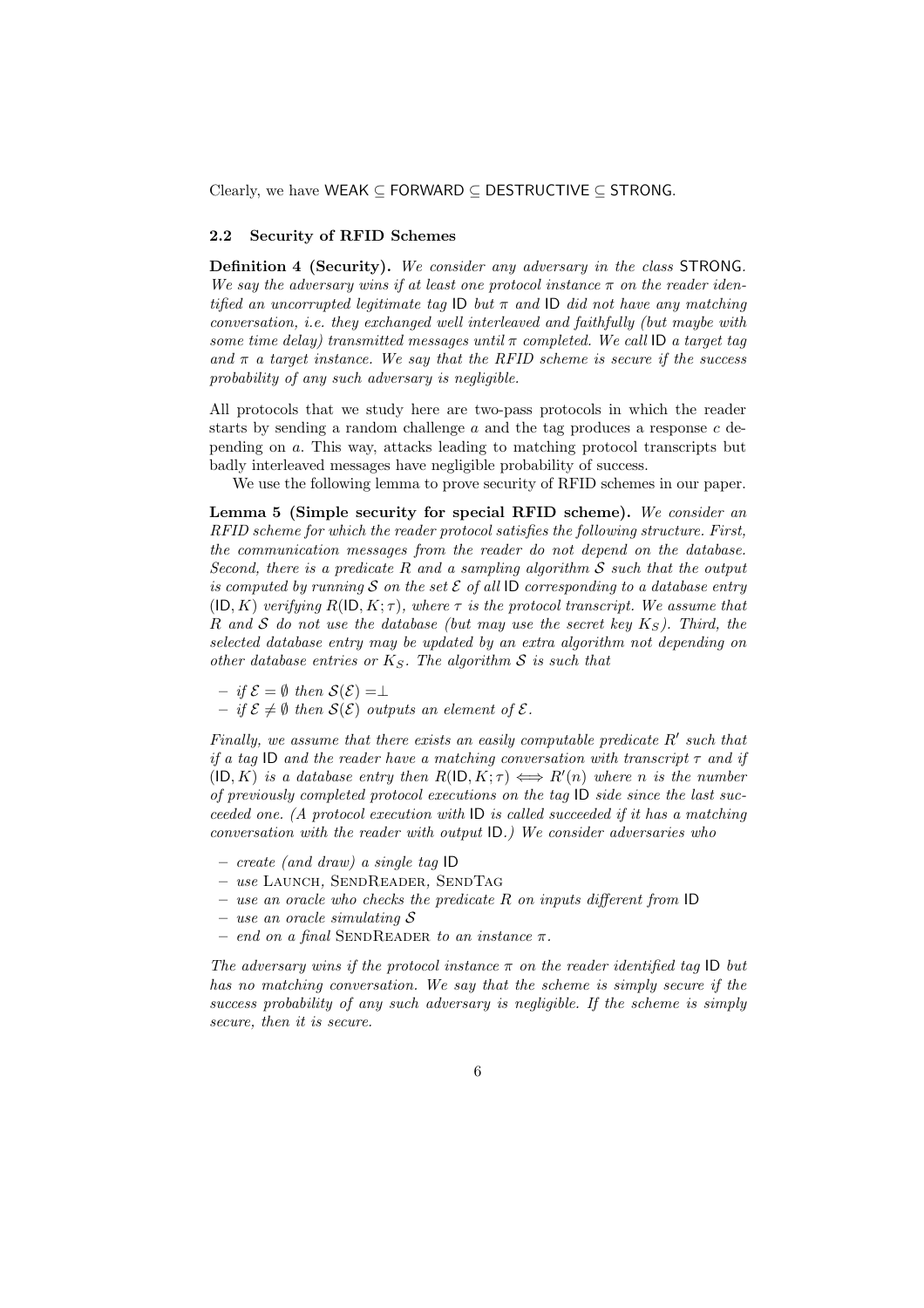*Proof (Sketch)*. Let  $A$  be a strong adversary playing the security game. We can simulate DRAWTAG and FREE queries and reduce to adversaries who draw tags once for all upon creation. Next, we can reduce to an adversary who guesses the first target tag ID upon creation, as well as the first target instance  $\pi$ . (The success probability is divided by a polynomially bounded factor.) Then, we can simulate all tags except ID so that only tag ID is really created. We show by induction that Output can be generated with same distribution (except on  $\pi$ ) when the adversary knows all database entries except (ID, K). To compute  $R(\mathsf{ID}, K; \tau)$  without knowing K, if  $\tau$  is non-matching then R is not satisfied, otherwise  $R'$  can be used. We can thus simulate the reader and RESULT queries. One trick is not to send the last message to a reader instance if the simulated output is not ID and to send it otherwise so that the database entry can be updated. By using the simple security we deduce that  $A$  has negligible success probability. The scheme is thus secure.  $\Box$ 

#### 2.3 Privacy of RFID Schemes

RFID schemes are given three cryptographic properties: correctness, security, and privacy. Depending on the application, not all properties may be required. Correctness is part of the definition of RFID schemes and is implicitly assumed. Security (i.e. soundness of tag identification) is defined in Section 2.2. We define privacy in terms of ability to infer non-trivial ID relations from protocol messages. This generalizes the notion of anonymity (for which the ID of tags cannot be inferred) and untraceability (for which the equality of two tags cannot be inferred).

Definition 6 (Privacy). We consider adversaries who start with an attack phase allowing oracle queries then pursuing an analysis phase with no oracle query. In between phases, the adversary receives the hidden table  $T$  of the DRAWTAG oracle then outputs either true or false. The adversary wins if the output is true. We say that the RFID scheme is  $P$ -private if all such adversaries which belong to class P are trivial following Def. 7.

**Definition 7 (Blinder, trivial adversary).** A Blinder B for an adversary  $A$ is a polynomial-time algorithm which sees the same messages as A and simulates the LAUNCH, SENDREADER, SENDTAG, and RESULT oracles to A. The blinder does not have access to the reader tapes so does not know the secret key nor the database. A blinded adversary  $A^B$  is itself an adversary who does not use the LAUNCH, SENDREADER, SENDTAG, and RESULT oracles. An adversary  $A$ is trivial if there exists a B such that  $|\Pr[\mathcal{A} \text{ wins}] - \Pr[\mathcal{A}^B \text{ wins}]|$  is negligible.

Informally, an adversary is trivial if it makes no effective use of protocol messages. Namely, these messages can be simulated without significantly affecting the success probability of the adversary. We stress that our privacy notion measures the privacy loss in the wireless link but not through tag corruption (since CORRUPT queries are not blinded). In other words, we assume that corrupting a tag always compromise privacy and we only focus on wireless leakage.

Clearly, we have the following links between privacy notions.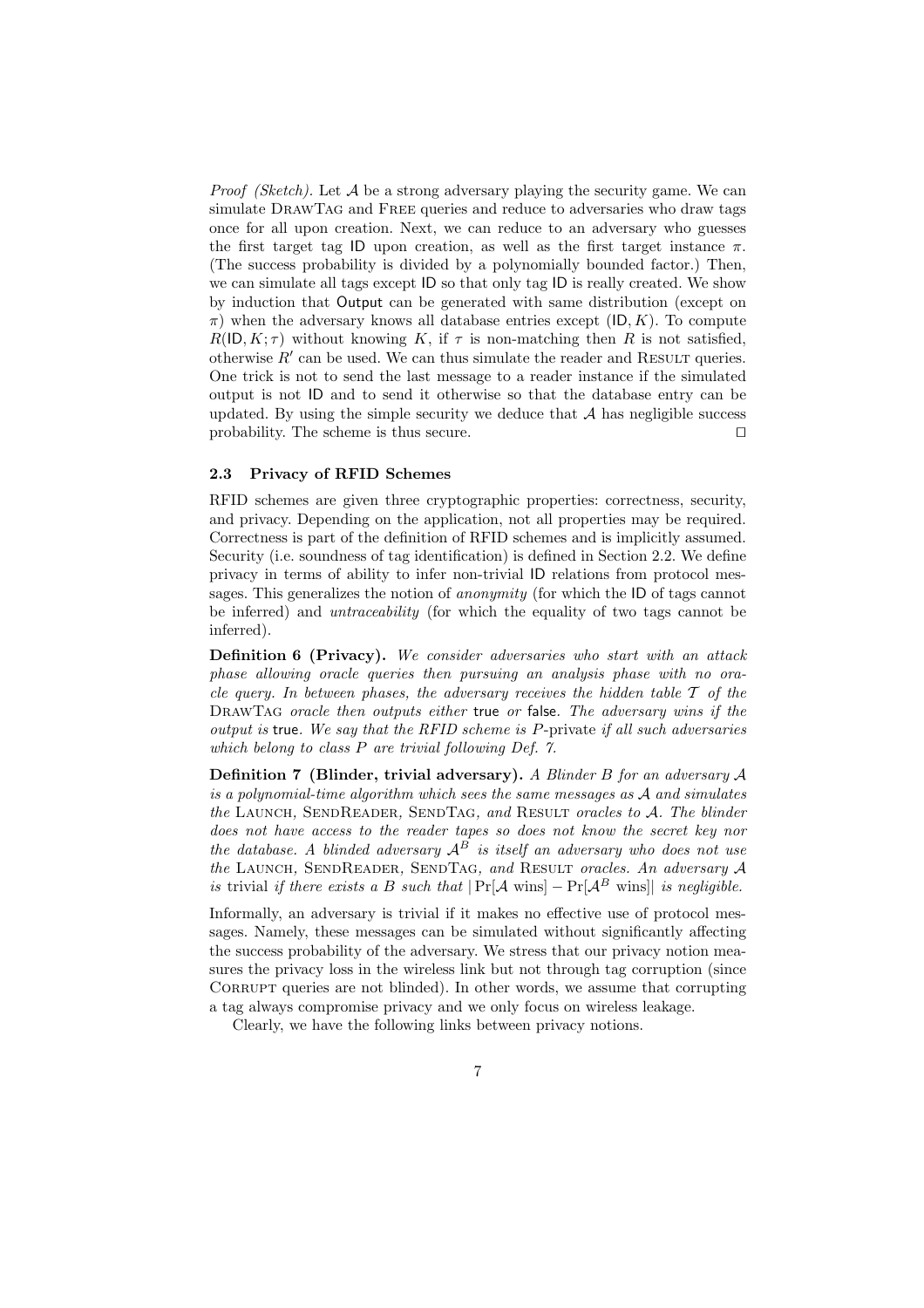| strong | $\Rightarrow$ | $\text{destructive} \Rightarrow$                                                                                              | forward $\Rightarrow$ | weak |
|--------|---------------|-------------------------------------------------------------------------------------------------------------------------------|-----------------------|------|
|        |               |                                                                                                                               |                       |      |
|        |               | $\text{narrow-strong} \Rightarrow \text{narrow-destructive} \Rightarrow \text{narrow-forward} \Rightarrow \text{narrow-weak}$ |                       |      |

We will show separation between all those notions. We summarize below the non-implications with a reference to the appropriate notes.

|                                  |                                                                                  | Note 10      |                                  | Note 14      |                     |
|----------------------------------|----------------------------------------------------------------------------------|--------------|----------------------------------|--------------|---------------------|
| strong                           | destructive                                                                      | $\leftarrow$ | forward                          | $\leftarrow$ | weak                |
| $\text{\textcircled{f}}$ Note 10 | $\frac{M}{10}$ Note 18                                                           |              | $\text{\textcircled{f}}$ Note 18 |              | $\text{\# Note 18}$ |
|                                  | Note 16                                                                          | Note 17      |                                  | Note 14      |                     |
|                                  | narrow-strong $\neq$ narrow-destructive $\neq$ narrow-forward $\neq$ narrow-weak |              |                                  |              |                     |

Some non-implication results may assume the existence of standard primitives such as IND-CCA public-key cryptosystems, random oracles, or pseudorandom functions. The non-implication of destructive privacy to strong privacy is equivalent to the feasibility of destructive privacy which is open so far.

In this model, corrupted tags can be the victims of tracing attacks, contrarily to the model of Juels-Weis [24] and Burmester-van Le-de Medeiros [8]. For instance, the protocol O-TRAP provides privacy in the sense of [8]. In this protocol, the reader sends a  $r_{sys}^t$  challenge to the tag and the tag answers with some random  $r_i$  and  $h_{K_i}(r_{sys}^t, r_i)$  where h is a keyed hash function and  $K_i$  is a key which is permanently stored in the tag state. Clearly, corrupting the tag reveals  $K_i$  that was used in former protocols and enables to identified the tag in previous sessions. Hence, O-TRAP is not narrow-forward private.

We provide a useful lemma to get rid of RESULT queries.

Lemma 8. We consider an RFID scheme with the property that whenever a legitimate tag and the reader have some matching conversation, the reader does not output  $\perp$ . If the scheme is secure, then narrow-forward (resp. narrow-weak) privacy implies forward (resp. weak) privacy.

*Proof (Sketch).* Let  $A$  be a forward (resp. weak) adversary for privacy. W.l.o.g. we can assume that there is no RESULT query related to an instance that has a matching conversation with a legitimate tag (in such a case the answers is 1, due to the hypothesis). Since corruption (if any) are lately done, remaining RESULT queries are most likely to yield  $0$  due to security. Let  $B$  be a partial blinder for  $A$  who blinds all RESULT queries: for all such queries, the simulated answer 0 is returned. We further define an adversary  $A'$  playing the security game by simulating  $A$  and ending before the CORRUPT queries. Let  $E$  be the event that one of the RESULT queries in  $A$  would answer 1. When  $E$  does not occur,  $A$  and  $\mathcal{A}^B$  produce the same result. Since the scheme is secure, E occurs with negligible probability. We obtain that  $A$  is as effective as the narrow-forward (resp. narrowweak) adversary  $\mathcal{A}^B$ . By blinding  $\mathcal{A}^B$  due to the privacy hypothesis, we obtain that A is as effective as  $\mathcal{A}^C$  for some blinder C.

### 3 Separation Results

### 3.1 Strong Privacy is Impossible

Theorem 9. A destructive-private RFID scheme is not narrow-strong private.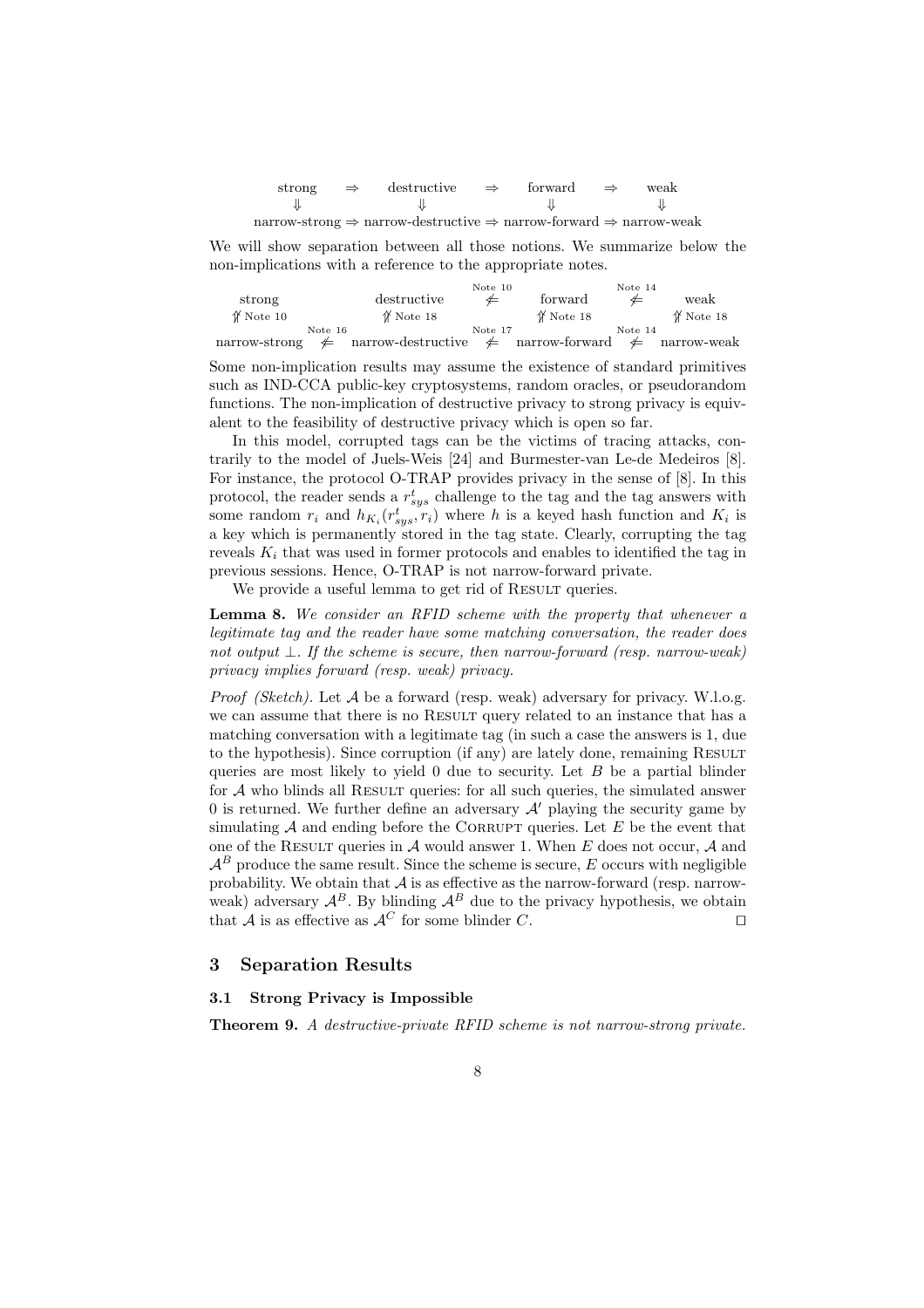Namely, no RFID scheme can achieve privacy with respect to the class

#### DESTRUCTIVE ∪ (NARROW ∩ STRONG).

Note 10. As a consequence, strong privacy cannot be achieved. As another consequence, narrow-strong privacy (which is achieved by the scheme of Th. 19) does not imply strong privacy. Similarly, forward privacy (which is achieved by the same scheme) does not imply destructive privacy.

*Proof.* Let us consider the following destructive adversary  $A$  who simulates to the reader a tag with state  $S_b$  which is either forged  $(S_0)$  or the one of a corrupted legitimate tag  $(S_1)$ . The adversary yields true if and only if the reader recognizes the right case (from RESULT).

| 1: $(\cdot, S_0) \leftarrow$ SetupTag <sub>K<sub>P</sub></sub> (ID <sub>0</sub> ) | 6: $\pi \leftarrow$ LAUNCH                |
|-----------------------------------------------------------------------------------|-------------------------------------------|
| 2: $CREATETAG(ID_1)$                                                              | 7: simulate tag of state $S_b$ with $\pi$ |
| 3: $(\text{vtag}_1, \cdot) \leftarrow \text{DRAWTAG}(\mathsf{ID}_1)$              | 8: $x \leftarrow \text{RESULT}(\pi)$      |
| 4: $S_1 \leftarrow \text{CORRUPT}(vtag_1)$ (destroy it)                           | 9: output whether $x = b$                 |
| 5: flip a coin $b \in \{0,1\}$                                                    |                                           |

The complexity of this adversary is polynomial. Clearly, if the protocol execution is correct, the adversary succeeds. Thus,  $1-\Pr[\mathcal{A}$  wins is negligible. Hence, if we have destructive privacy, there must exist a blinder B such that  $1-\Pr[A^B$  wins] is negligible as well. If we now look at a privacy game from the blinder perspective, it works as follows:

- blinder receives a public key  $K_P$
- blinder gets one tag state  $S_1$  (by looking at the answer from CORRUPT)
- blinder impersonates a reader to a tag whose state is either  $S_1$  or some unknown  $S_0$  depending on some unknown bit b
- $-$  with high probability, blinder guesses  $b$

Indeed, a blinder is a distinguisher who never uses the secret key of the reader between a tag with known state and a random one. This means that for a destructive-private scheme, it must be possible to identify tags whose states are known a priori. We can use this blinder to construct the following narrowstrong adversary. Basically, the adversary creates and corrupt two legitimate tags, feeds the previous distinguisher with one of the tag states, and makes one of the two tags interact with it. If the distinguisher distinguishes well, the output is true.

- 1: create tag  $ID_0$  and tag  $ID_1$
- 2: draw both tags
- 3: corrupt both tags and get their states  $S_0$  and  $S_1$
- 4: free both tags
- 5: draw a random tag:  $(\text{vtag}, \cdot) \leftarrow \text{DrawTag}(\Pr[\text{ID}_0] = \Pr[\text{ID}_1] = \frac{1}{2})$
- 6: simulate B with input  $K_P$ ,  $S_1$ , and interacting with vtag and get bit x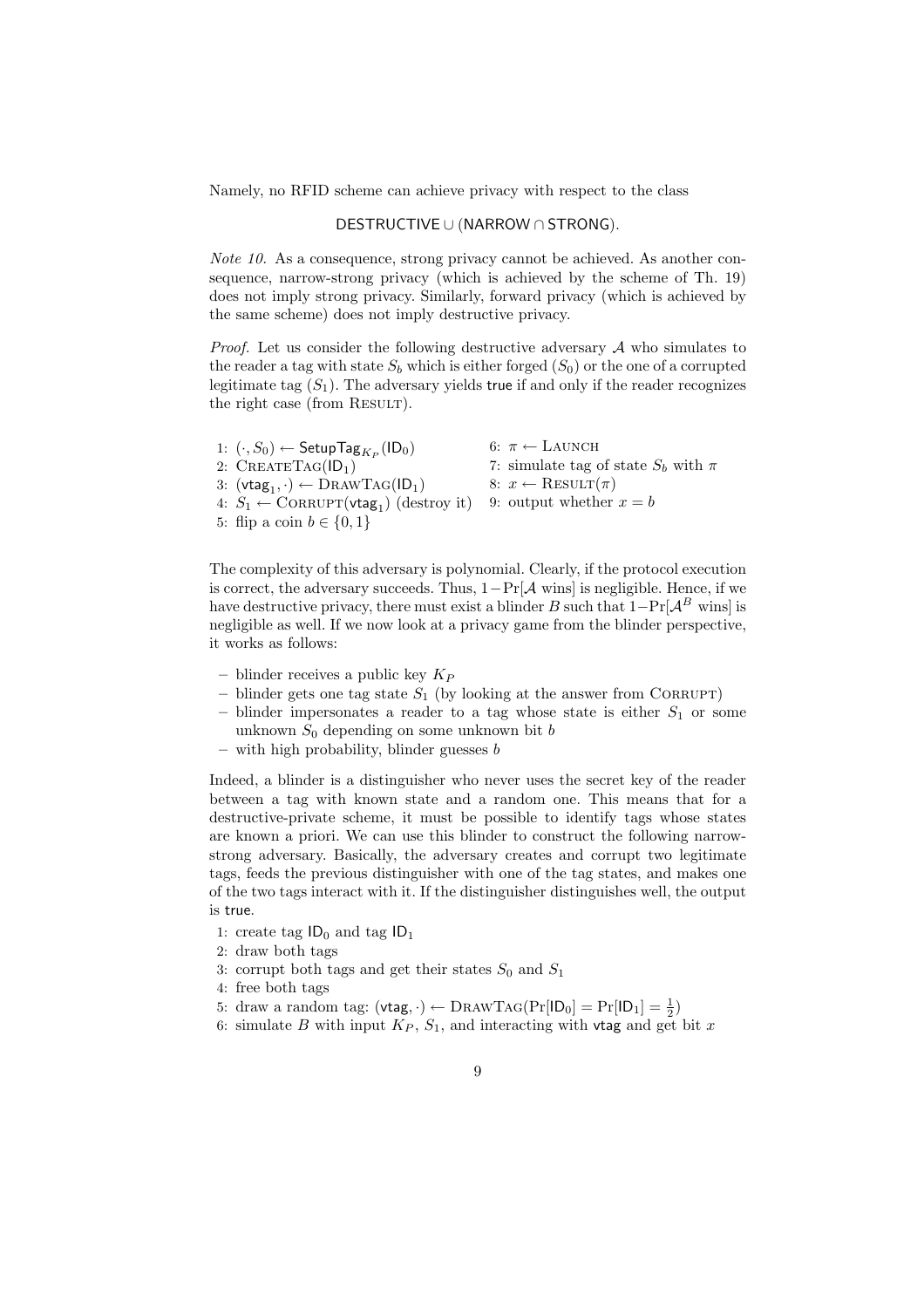7: get T and output whether  $T(\text{vtag}) = \text{ID}_x$ 

This adversary  $\mathcal{A}'$  has polynomial complexity and  $1 - \Pr[\mathcal{A}'$  wins] is negligible. Clearly, for any blinder B' we have  $Pr[\mathcal{A'}^{B'}$  wins $] = \frac{1}{2}$ . Hence the scheme is not narrow-strong private.  $\Box$ 

#### 3.2 Narrow-Strong Privacy Requires Key Agreement

A key agreement protocol [11] is an interactive protocol between two participants Alice and Bob with common public input set to the security parameter s which ends with a common output bit (the  $keu$ ), except with negligible probability. We assume that Alice initiates the protocol and that Bob responds. The protocol is secure (against passive adversary) if the probability that any polynomial-time algorithm that is fed with the common input and the protocol transcript has a negligible advantage over  $\frac{1}{2}$  to guess the key bit.

We recall that a 2-round key agreement protocol can define a public-key cryptosystem. Rudich [36] proved a separation between key agreement in  $k + 1$ rounds and key agreement in  $k$  rounds, for any  $k$ . That is, a separation exists between key agreement in k rounds (for  $k \neq 2$ ) and a public-key cryptosystem. Nevertheless, we do not know any efficient key agreement protocol based on conventional cryptography only. We use this fact to show that RFID schemes which achieve narrow-strong privacy need more than conventional cryptography techniques.

Theorem 11. A narrow-strong private RFID scheme can be transformed (in polynomial time) into a secure key agreement protocol with same number of rounds in which Alice simulates SETUPTAG and the reader and Bob simulates the tag.

This means that any RFID scheme based on a pseudorandom function or a digital signature scheme only is unlikely to be narrow-strong private. Indeed, the tag workload should be at least the same as a responder Bob in a key agreement protocol of same number of rounds. For two-round protocols, this is equivalent to a public-key encryption algorithm (the reader does the decryption).

Proof. We construct a protocol that securely sends a key bit b from Bob to Alice. Intuitively, Alice first creates two legitimate tags and sends their initial states to Bob. Then, Alice simulates the reader and Bob simulates either tag depending on the key bit. By identifying the tag, Alice gets b.

- 1: Alice:  $(K_P, K_S) \leftarrow$  SetupReader $(1<sup>s</sup>)$
- 2: Alice:  $(K_0, S_0) \leftarrow$  Setup $\mathsf{Tag}_{K_P}(\mathsf{ID}_0), (K_1, S_1) \leftarrow$  Setup $\mathsf{Tag}_{K_P}(\mathsf{ID}_1)$
- 3: Alice sends  $(K_P, S_0, S_1)$  to Bob and simulates the reader protocol with database  $\{ (ID_0, K_0), (ID_1, K_1) \}$
- 4: Bob simulates the tag protocol with state  $S_b$  and interact with Alice
- 5: Alice sets a such that  $ID_a = Output$

If the instance of the protocol is correct, Alice obtains  $a = b$ . This proves the correctness of the key agreement. Note that the number of message rounds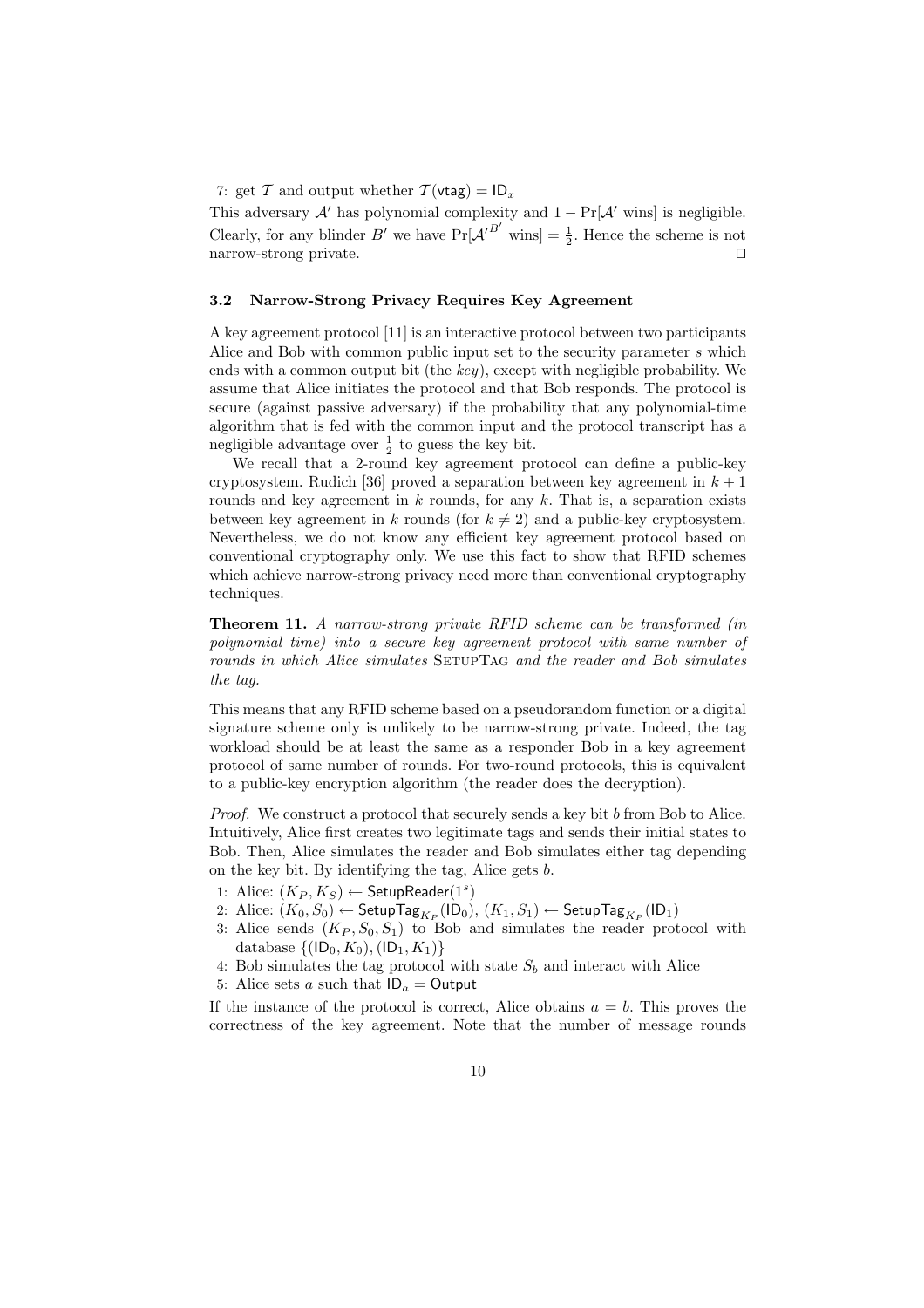is the same as in the RFID protocol. An adversary is an algorithm  $P$  which takes  $(K_P, S_0, S_1)$  and the transcript  $\tau$  of the RFID protocol and returns a bit  $\mathcal{P}(K_P, S_0, S_1, \tau)$ . We can now define an adversary A against the RFID scheme.

- 1: create tag  $ID_0$  and tag  $ID_1$ , draw them, corrupt them, get their states  $S_0$  and  $S_1$ , and free them
- 2: draw a random tag ( $\mathsf{vtag}, \cdot$ ) ← DRAWTAG( $\Pr[\mathsf{ID}_0] = \Pr[\mathsf{ID}_1] = \frac{1}{2}$ )
- 3:  $(\cdot, \tau) \leftarrow$  EXECUTE(vtag)
- 4: set  $a = \mathcal{P}(K_P, S_0, S_1, \tau)$
- 5: get  $\mathcal T$  and output whether  $\mathcal T(\mathsf{vtag}) = \mathsf{ID}_a$

Clearly, this is a narrow-strong adversary such that  $Pr[\mathcal{A} \text{ wins}] = Pr[\mathcal{P} \text{ wins}]$ . There must exist a blinder B such that  $Pr[\mathcal{A} \text{ wins}] - Pr[\mathcal{A}^B \text{ wins}]$  is negligible. Clearly,  $A^B$  gets no information on whether  $ID_0$  or  $ID_1$  is drawn, so  $Pr[\mathcal{A}^B$  wins] =  $\frac{1}{2}$ . Hence,  $Pr[\mathcal{P}$  wins] –  $\frac{1}{2}$  is negligible: the key agreement protocol is secure.  $\Box$ 

We can similarly prove the following result.

Theorem 12. A narrow-forward private stateless RFID scheme can be transformed into a secure key agreement with same number of rounds.

This is why protocols like OSK [30] require tags to update their states.

*Proof.* We proceed as before and use the following adversary  $A$ .

1: create tag  $ID_0$  and tag  $ID_1$ 

2: draw one tag at random  $(\text{vtag}, \cdot) \leftarrow \text{GETTag}(\Pr[\text{ID}_0] = \Pr[\text{ID}_1] = \frac{1}{2})$ 

- 3:  $(\cdot, \tau) \leftarrow$  EXECUTE(vtag)
- 4: Free(vtag)
- 5: draw tag  $ID_0$  and tag  $ID_1$ , corrupt them, get their states  $S_0$  and  $S_1$
- 6: set  $a = \mathcal{P}(K_P, S_0, S_1, \tau)$
- 7: get  $\mathcal T$  and output whether  $\mathcal T(\mathsf{vtag}) = \mathsf{ID}_a$

We observe that EXECUTE does not modify the state of vtag.  $\Box$ 

### 4 Case Studies

#### 4.1 Weak Privacy based on a Pseudorandom Function

We first construct a weak-private and secure protocol based on a pseudorandom function family (PRF). Let  $(F_{s,K})_{K\in\{0,1\}^{k(s)}}$  be a family of functions from  $\{0,1\}^{\delta(s)}$  to  $\{0,1\}^{\gamma(s)}$ . We say it is a PRF if  $k, \delta, \gamma$  are polynomially bounded, if  $2^{-\delta(s)}$ , and  $2^{-\gamma(s)}$  are negligible, if  $F_{s,K}(x)$  is computable in polynomial time, and if any distinguisher with polynomial complexity has a negligible advantage for distinguishing an oracle simulating  $F_{s,K}$  initialized with a random K from an oracle initialized with a truly random function. For more readability we omit the parameter s.

We construct an RFID scheme as depicted on Fig. 1 with  $\alpha = \beta = \frac{\delta}{2}$ . The algorithm SetupTag(ID) simply picks a random k-bit key K and sets  $S = K$ .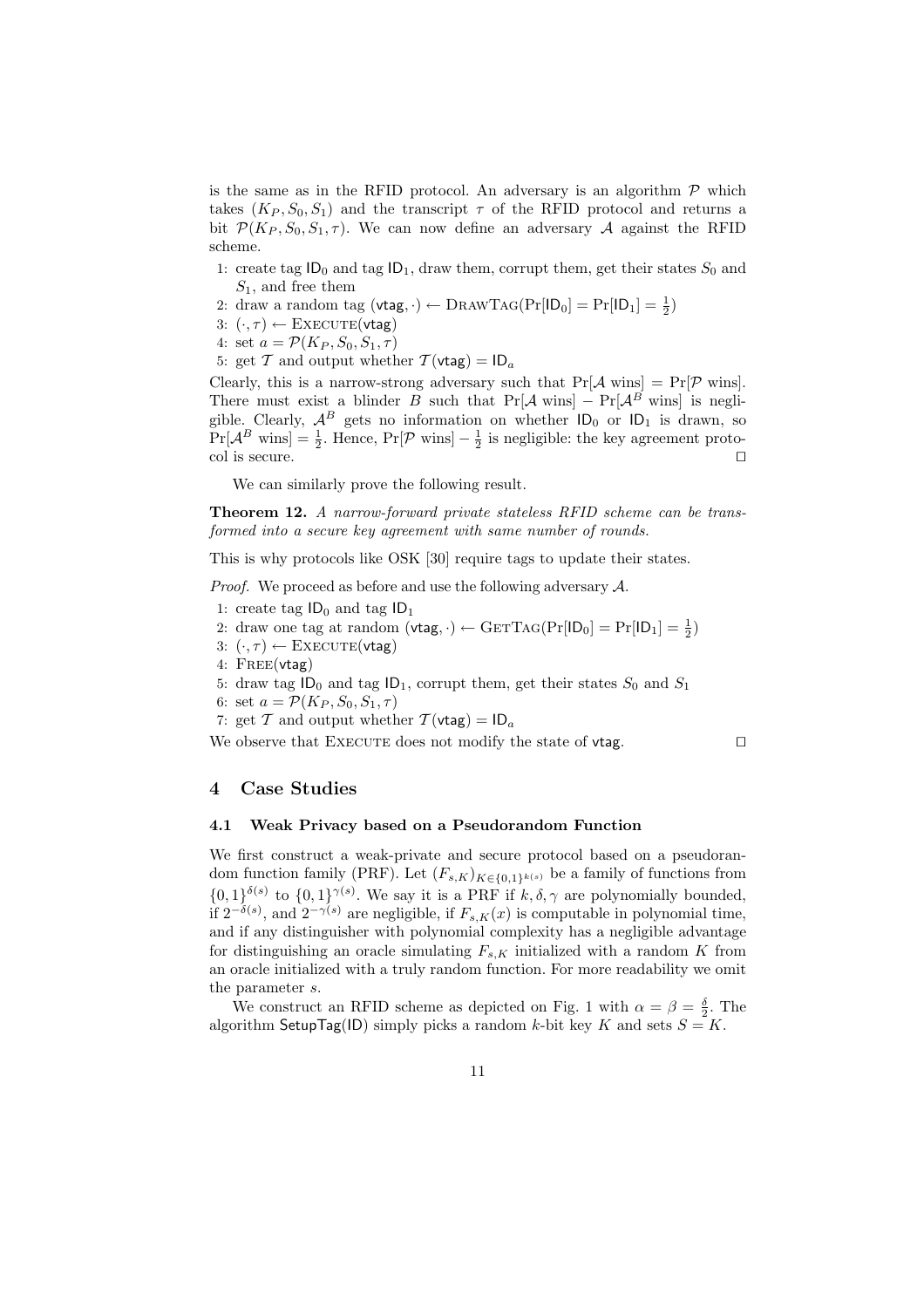Tag System<br>ate: S  $(S = K)$   $\{..., (ID, K),$ <br> $b \in \{0, 1\}^{\beta}$ state: S  $(S = K)$  {..., (ID, K), ...} pick  $b \in \{0,1\}^{\beta} \leftarrow$  $\beta$  ←  $\frac{a}{\sqrt{2\pi}}$  pick  $a \in \{0,1\}^{\alpha}$  $c = F<sub>S</sub>(a, b)$  – b,c find (ID, K) s.t.  $c = F_K(a, b)$ output: ID or  $\perp$  if not found

Fig. 1. A Weak-Private RFID Scheme based on PRF.

- 1. Reader picks a random  $\alpha$ -bit string a and sends it to tag.
- 2. Tag with state S sends a random  $\beta$ -bit string b and  $c = F_S(a, b)$  to reader.
- 3. Reader looks for  $(ID, K)$  in the database such that  $c = F_K(a, b)$  and gets ID.

This protocol is essentially equivalent to the ISO/IEC 9798-2 3-pass mutual authentication protocol that is used in [14] and to the CR building block of [28], both without their third pass (the reader authentication pass). The randomized Hash-Lock identification scheme [39] is this one with no a. But this opens the door to delay attacks where the reader protocol is launched after the tag protocol completed (so conversation are no longer matching). ISO/IEC 9798-2 2-pass unilateral authentication is this protocol with no  $b$  [14]. But this opens the door to privacy threats by replaying a.

**Theorem 13.** If  $F$  is a PRF, the above RFID scheme is secure and weak private.

Note 14. The scheme is clearly not narrow-forward private since afterward corruption makes it possible to link tags. So, as corollary of this theorem, weak privacy does not imply forward privacy and narrow-weak privacy does not imply narrow-forward privacy.

Proof. Correctness. No false negative is possible here. False positives and incorrect identifications are possible when given the selected tag key K and  $(a, b)$ values, there exists  $K' \neq K$  in the database such that  $F_K(a, b) = F_{K'}(a, b)$ . Let us assume that we have  $n$  legitimate tags in addition to a subject tag. We construct a distinguisher that simulates the creation of the  $n$  tags and simulates a protocol between the subject tag and the reader. To compute  $F_K$  on a given input with the subject tag,  $A$  sends the input to an oracle which returns the output. If the subject tag is correctly identified in the simulation,  $A$  answers 1, otherwise it answers 0. This is a distinguisher for  $F$ , so it has a negligible advantage. When the oracle implements a random function, the probability of incorrect identification is bounded by  $n2^{-\gamma}$  which is negligible. Hence, the probability of incorrect identification with the right oracle is also negligible.

Security. We first note that the protocol suits the special form in Lemma 5 where  $R(\mathsf{ID}, K; a, b, c) \iff F_K(a, b) = c$  and R' is always true. We can thus prove simple security and apply Lemma 5.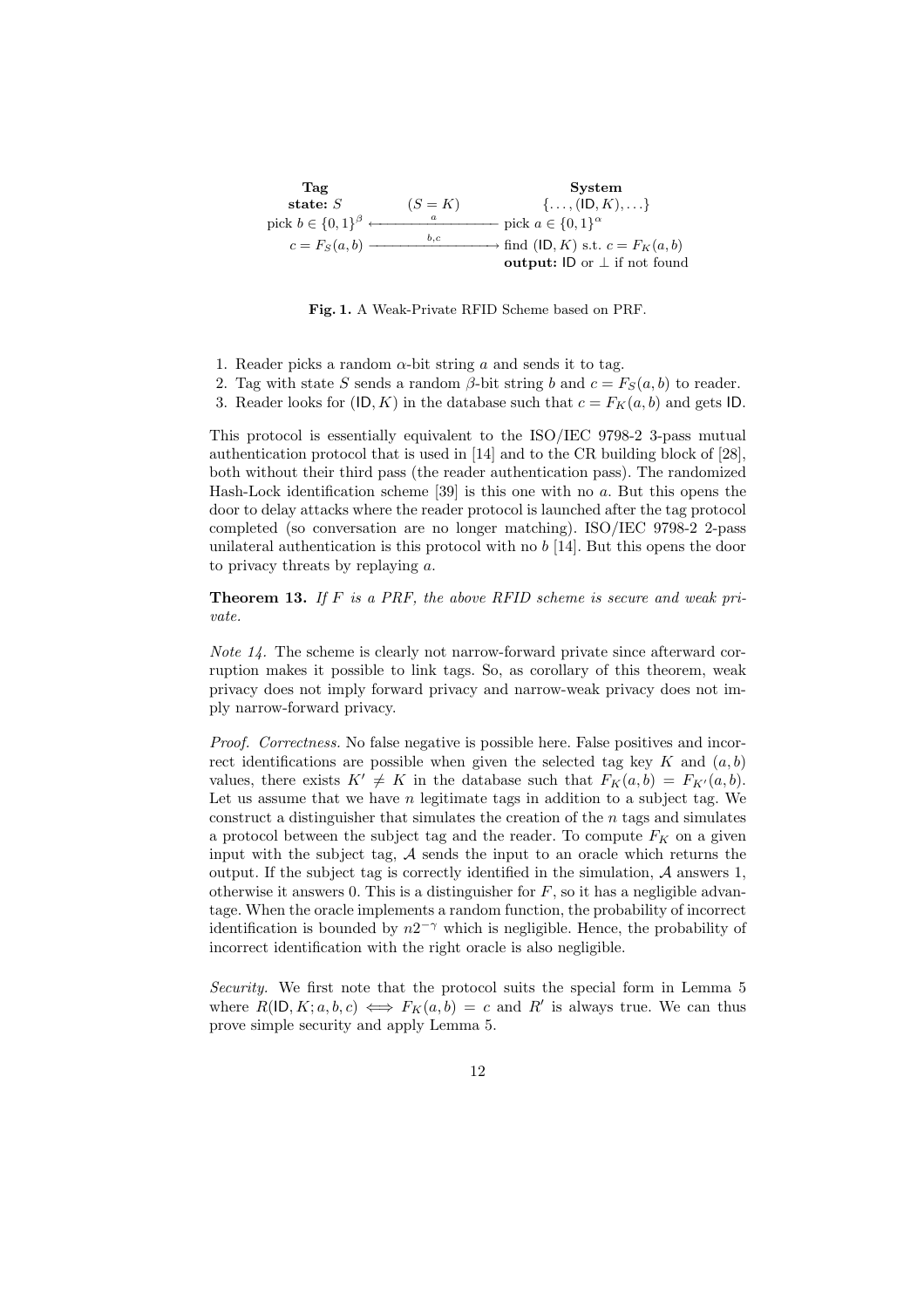Let  $A$  be an adversary for simple security with a single tag ID. W.l.o.g. we assume that  $A$  does not call  $R$  since  $R$  can be simulated. Since database entries are never modified we can reduce to the case where only the target  $\pi$  is launched and others are simulated. A calls  $\text{SENDREADER}(\pi) \rightarrow \hat{a}$  at time t and ends by SENDREADER $((\hat{b}, \hat{c}), \pi)$ . A further calls SENDTAG $(a_i, \mathsf{ID}) \to (b_i, c_i)$  at time  $t'_i$ . A wins if  $\hat{c} = F_K(\hat{a}, \hat{b})$  and for every i such that  $t < t'_i$  we have  $(a_i, b_i, c_i) \neq (\hat{a}, \hat{b}, \hat{c})$ (namely: conversations are not matching). As for correctness, let  $\mathcal{A}'$  be an algorithm who simulates  $A$  and all oracles then looks whether the attack succeeded. To simulate  $\text{SENDTAG}(a_i, \text{ID})$ , A' simply picks a random  $b_i$  and queries an oracle F with  $(a_i, b_i)$  to get  $c_i$  and returns  $(b_i, c_i)$ . To determine whether the attack succeeded,  $A'$  queries the oracle F again. Clearly, A and  $A'$  interacting with an oracle simulating  $F_K$  have the same success probability.  $\mathcal{A}'$  can be considered as a distinguisher between  $F$  and a truly random function. Since  $F$  is pseudorandom, the distinguisher has negligible advantage, so  $A'$  interacting with an oracle simulating a random function has similar success probability as A. If  $t_i' < t$ ,  $Pr[\hat{a} = a_i]$  is negligible. If now  $t < t'_i$ , wining cases are for  $(a_i, b_i, c_i) \neq (\hat{a}, \hat{b}, \hat{c})$ ,  $c_i = F(a_i, b_i), \ \hat{c} = F(\hat{a}, \hat{b}), \text{ thus } (a_i, b_i) \neq (\hat{a}, \hat{b}). \text{ However, if } (a_i, b_i) \neq (\hat{a}, \hat{b}), \text{ the }$ value for  $F(\hat{a}, \hat{b})$  before the final query is free so  $Pr[\hat{c} = F(\hat{a}, \hat{b})] = 2^{-k}$ , which is negligible. Therefore, A succeeds with negligible probability. This proves simple security. Lemma 5 concludes.

Weak privacy. Thanks to Lemma 8, we only have to prove narrow-weak privacy. We want to prove that, for any narrow-weak adversary  $A$ , there exists a blinder B such that A has no significant advantage over  $\mathcal{A}^B$ . Let B be the blinder who simulates  $\text{SENDTAG}(a, \text{vtag})$  by answering with a random  $(b, c)$ .

Clearly, all Launch and SendReader queries can be perfectly simulated so we assume w.l.o.g. that these oracles are no longer used. We use the proof methodology of Shoup [37]. Let  $\text{game}_0 = \text{game}_1(0)$  be the privacy game.

Let  $\mathsf{game}_1(i)$  be the same game as  $\mathsf{game}_1(i-1)$  in which the  $i$ th created tag is simulated using an ad-hoc random oracle  $F_i$  from  $\{0,1\}^{\alpha+\beta}$  to  $\{0,1\}^{\gamma}$  to compute  $F_{K_i}(a,b) = F_i(a,b)$ . Clearly,  $|\Pr[\mathcal{A}$  wins game $_1(i)] - \Pr[\mathcal{A}$  wins game $_1(i-1)]$ can be expressed as a distinguisher advantage for  $F$  so it is negligible. Let game<sub>1</sub> = game<sub>1</sub>(*n*) where *n* is the number of tags. Since *n* is polynomial,  $|\Pr[\mathcal{A}$  wins game $_1] - \Pr[\mathcal{A}$  wins game $_0]$  is negligible.

Let  $\mathsf{game}_2$  be the same game as  $\mathsf{game}_1$  in which the adversary wins when  $SENDTAG$  never picked a duplicate  $b$ . This duplication happens with probability bounded by  $q^2 \cdot 2^{-\beta}$  where q is the number of SENDTAG queries. Clearly, this probability is negligible. Hence  $|\Pr[\mathcal{A}$  wins game $_2]-\Pr[\mathcal{A}$  wins game $_0]|$  is negligible.

Using  $B$ ,  $|\Pr[\mathcal{A}^B$  wins game $_2] - \Pr[\mathcal{A}^B$  wins game $_0]$  is negligible as well. Clearly, the  $B$  simulation is perfect when there is no duplicate  $\check{b}$ . This leads us to  $|\Pr[\mathcal{A}^B$  wins game $_2]-\Pr[\mathcal{A}$  wins game $_2]|$  being negligible. Finally, we obtain that  $|\Pr[\mathcal{A}^B$  wins game $_0]-\Pr[\mathcal{A}$  wins game $_0]|$  is negligible. Hence,  $\mathcal{A}$  is a trivial adversary.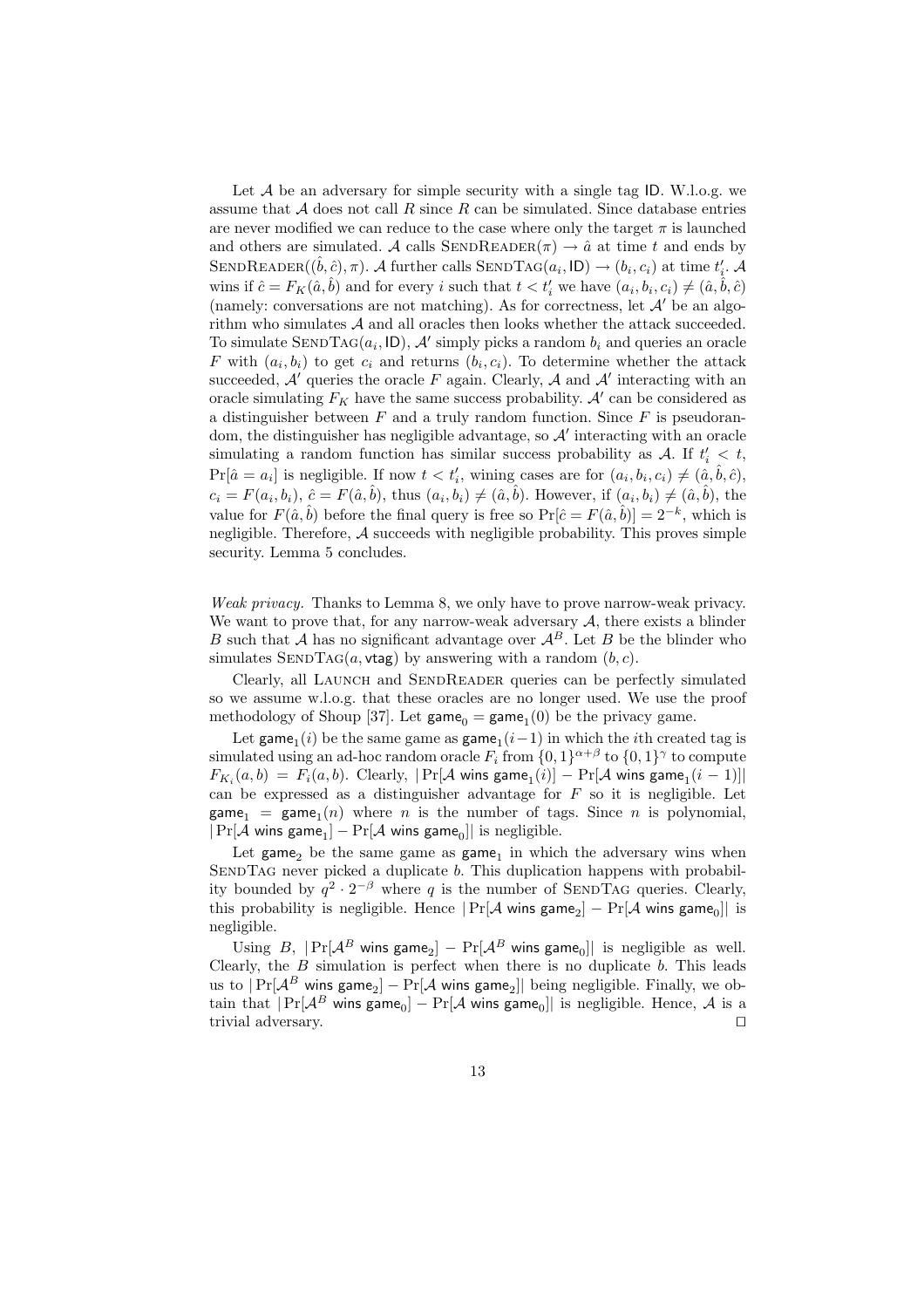#### 4.2 Narrow-Destructive Privacy in the Random Oracle Model

We now consider a new scheme based on two oracles  $F$  and  $G$  running random functions from  $\{0,1\}^{\alpha+k}$  and  $\{0,1\}^k$  to  $\{0,1\}^k$ , respectively. The tag generation algorithm SetupTag(ID) picks a random k-bit key  $K$  and sets the initial state to  $S = K$ . The protocol works as depicted on Fig. 2.

- 1. Reader picks a random  $\alpha$ -bit string a and sends it to tag.
- 2. Tag with state S sends  $c = F(S, a)$  then refreshes its state S with  $G(S)$ .
- 3. Reader looks for  $(\mathsf{ID}, K)$  in the database such that  $c = F(G^{i}(K), a)$  with  $i < t$ , gets ID, and replaces (ID, K) by (ID,  $G^{i}(K)$ ) in the database.

Note that after t iterations without the reader a tag can no longer be identified. Thus, this scheme does not satisfy the hypothesis of Lemma 8. (See also Note 18.) As opposed to the previous construction,  $F$  and  $G$  cannot be just PRFs since the adversary can get the code of  $F$  and  $G$  by corrupting a tag.



Fig. 2. A Narrow-Destructive-Private RFID Scheme based on a Random Oracle.

The OSK protocol [30,31] uses no a, so delay attacks can be made. Avoine et al. [3] proposed to add a random a and use  $c = F(S \oplus a)$ . Dimitriou [12] proposed to add a (useless) b and to send  $F(S)$  and b in addition to  $c = F(S, a, b)$ .<sup>4</sup>

**Theorem 15.** Assuming that k and t are polynomially bounded and that  $2^{-k}$ is negligible, the above scheme is a secure and narrow-destructive private RFID scheme in the random oracle model.

Note 16. This is not narrow-strong private since early corruption enables to link tags. So, narrow-destructive privacy does not imply narrow-strong privacy.

Note 17. We can artificially tweak the protocol of Th. 15 to get narrow-forward privacy but not narrow-destructive privacy, which separates the two models. To do so, we add in all tag states a common secret  $K_s$  such that when a tag receives  $a = K_s$  it outputs  $c = S$ . Readers should not select  $a = K_s$  but narrowdestructive adversaries could do so after a tag is sacrificed to leak  $K_s$ . Obviously, the scheme is no longer narrow-destructive private. Nevertheless, it is still narrow-forward private since corruption output cannot be used in interaction.

 $\frac{4}{4}$  Sending  $F(S)$  is used to decrease the workload in optimistic cases.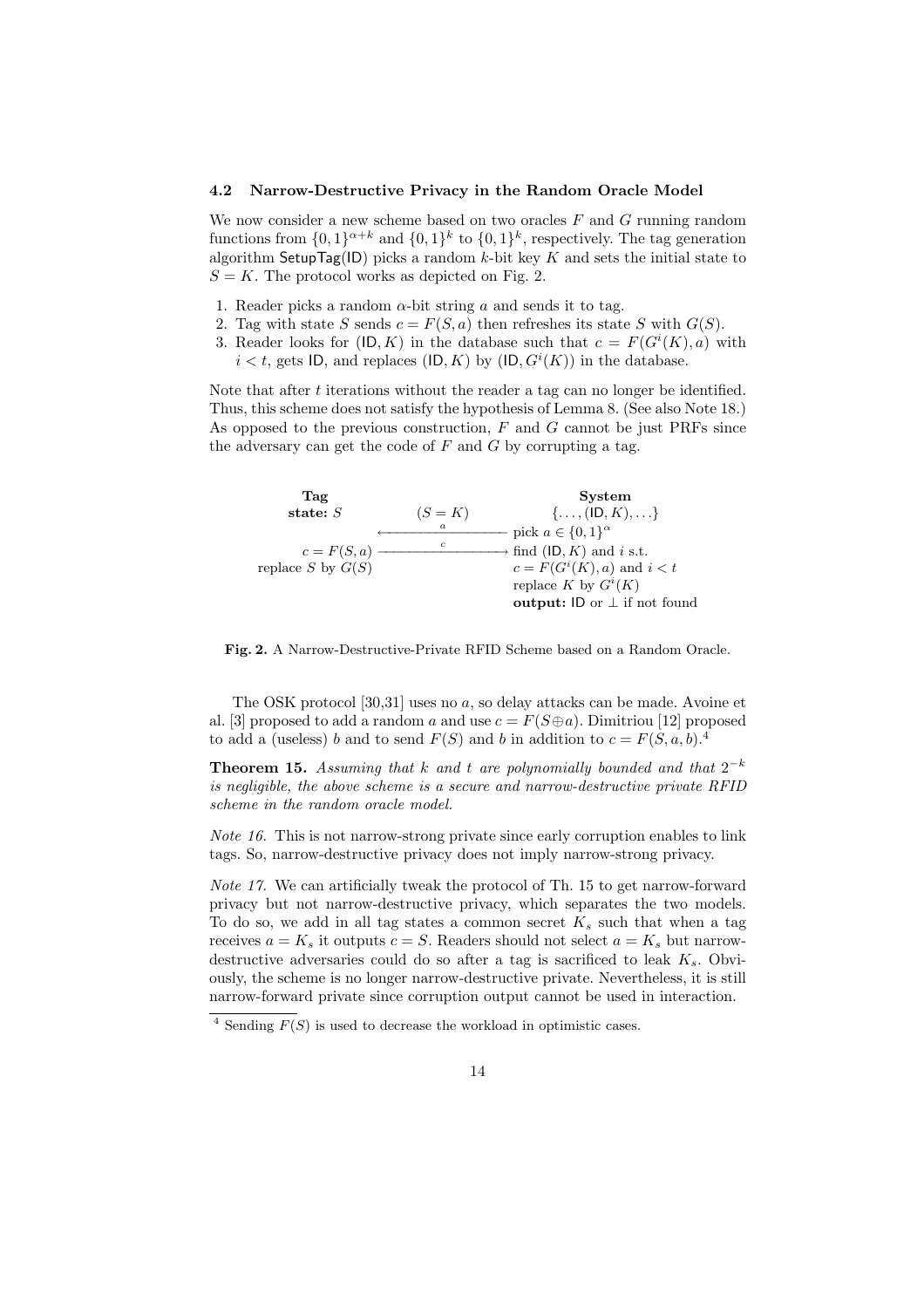Note 18. As pointed out in Juels-Weis [24], a weak adversary against the scheme of Fig. 2 could run a sort of denial of service. The adversary proceeds as follows.

1:  $C$ REATETAG( $ID_0$ ),  $C$ REATETAG( $ID_1$ )

2:  $vtag_0 \leftarrow \text{DRAWTAG}(\mathsf{ID}_0)$ 

- 3: for  $i = 1$  to  $t + 1$  do
- 4: pick a random x
- 5:  $\text{SENDTAG}(x, \text{vtag}_0)$
- 6: end for
- $7:$   $\rm{FREE}(vtag_0)$
- 8:  $(\text{vtag}, \cdot) \leftarrow \text{DRAWTAG}(\Pr[\text{ID}_0] = \Pr[\text{ID}_1] = \frac{1}{2})$
- 9:  $(\pi, \cdot) \leftarrow$  EXECUTE(vtag)
- 10:  $x \leftarrow \text{RESULT}(\pi)$

11: get T and output whether  $T(\text{vtag}) = \text{ID}_x$ 

Clearly,  $Pr[\mathcal{A} \text{ wins}] = 1$ , but for any blinder B, we have  $Pr[\mathcal{A}^B \text{ wins}] = \frac{1}{2}$ . So this weak adversary is not trivial. Hence, narrow-destructive privacy does not imply weak privacy.

Proof. Correctness. False negatives are not possible. False positives and wrong identifications are possible when given K, a, b, and i, there exist K' and  $j < t$ such that  $K' \neq K$  and  $F(G^{i}(K), a, b) = F(G^{j}(K'), a, b)$ . In the random oracle model, the probability of such event is at most  $nt^22^{-k}$ , which is negligible.

Security. We apply Lemma 5 where oracle  $R(\mathsf{ID}, K; a, c)$  simply checks that there exists  $i < t$  such that  $F(G^{i}(K), a) = c$  and  $R'(n) \iff n < t$ . By using standard random oracle techniques, we can assume that A never queries F with  $G^{i}(K)$ for  $i = 0, \ldots, t + n - 1$  and n is the number of SENDTAG queries.

We proceed as in the proof of Th. 13 with same notations. If  $t_i' < t$ ,  $Pr[\hat{a} = a_i]$ is negligible. If  $t < t'_i$ , wining cases are for  $(a_i, c_i) \neq (\hat{a}, \hat{c})$  and  $\hat{c} = F(G^j(K), \hat{a})$ for some j smaller than t. Since A never queried F with any  $G^{j}(K)$  and the tag did not query it with any  $(G^{j}(K), \hat{a})$ , the values of  $F(G^{j}(K), \hat{a})$  are free so  $\Pr[\hat{c} = F(G^j(K), \hat{a}); j < t] = t2^{-k}$ , which is negligible.

Narrow-destructive privacy. Clearly, all LAUNCH and SENDREADER queries are trivial to simulate since no RESULT query is allowed. So, we assume w.l.o.g. that no such query is made. We want to prove that, for any adversary  $A$  there exists a blinder B such that A has no significant advantage over  $\mathcal{A}^B$ .

Let  $E$  (resp.  $E'$ ) be the event that at least one of the queries by  $A$  to the  $F$ or the G oracles equals one query made (resp. that should have been made if it was not blinded) by some  $\text{SENDTAG}(a, \text{vtag})$  query.

SENDTAG queries are simulated by  $B$  by returning a random  $c$ . Note that there is no SENDTAG query to corrupted tags since adversaries are destructive. This simulation is perfect (in the sense that the adversary and the blinded adversary recover the same information about the virtual tag from the protocol transcript) when the event E does not occur. Namely,  $Pr[\mathcal{A}$  wins $\neg E]$  =  $Pr[\mathcal{A}^B$  wins $|\neg E'|$  and  $Pr[E] = Pr[E']$ .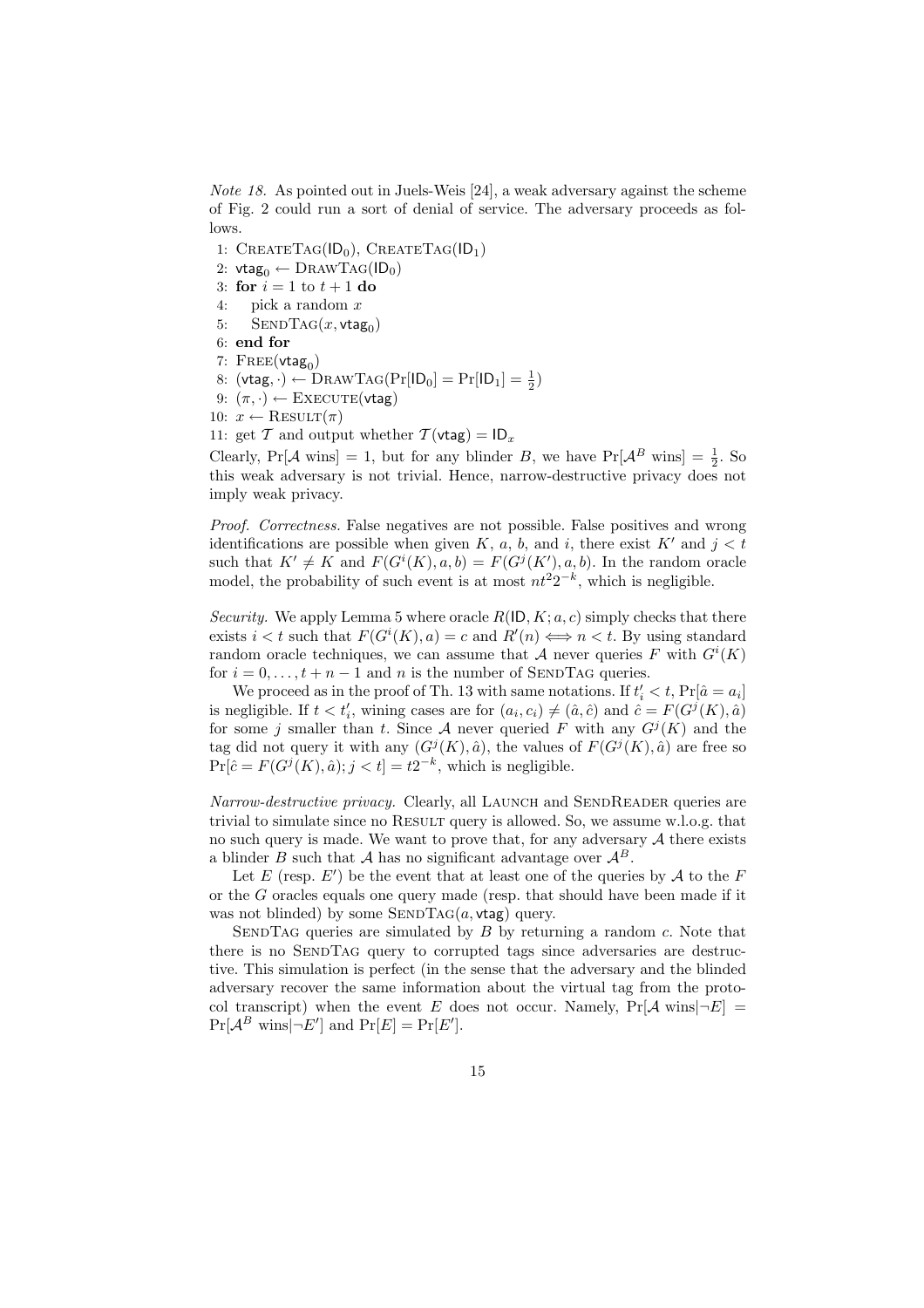Hence,  $|\Pr[\mathcal{A} \text{ wins}] - \Pr[\mathcal{A}^B \text{ wins}]| \leq \Pr[E]$ . If q queries to F and G were made by A, in the worst case A knows that all  $G^{i}(K)$ 's are in a set of  $2^{k} - q$ values. Note that no CORRUPT query gives information on any  $G^{i}(K)$  that can be used by any SENDTAG query. The probability to pick one is at most  $\frac{tn}{2^k-q}$ , where *n* is the number of tags. Hence, *E* occurs with probability at most  $\frac{tnq}{2^k-q}$ , which is negligible.  $\Box$ 

#### 4.3 Narrow-Strong and Forward Privacy based on a PKC

We now achieve narrow-strong and forward privacy using public-key cryptography. We use the standard definitions of public-key cryptosystems (PKC), IND-CPA and IND-CCA security [6,13,20,29,34]. A PKC consists of a key generator, a probabilistic encryption algorithm, and a deterministic decryption algorithm. It must be correct in the sense that the decryption of the encryption of any x is always x. The scheme is IND-CPA-secure (resp. IND-CCA-secure) is all polynomial-time adversaries win the IND-CPA (resp. IND-CCA) with negligible advantage. In the IND-CPA game, the adversary receives a public key, submits two plaintexts, receives the encryption of one of the two, and tries to guess which plaintext was encrypted. In the IND-CCA game, the adversary can query a decryption oracle, except on the received ciphertext.

Tag System state:  $K_P$ , ID,  $K$  ( $K = F_{K_M}(\mathsf{ID})$ ) secret keys:  $K_S$ ,  $K_M$  $\leftarrow$ <sup> $a \cdots$ </sup> pick  $a \in \{0,1\}^{\alpha}$  $c = \mathsf{Enc}_{K_P}(\mathsf{ID}||K||a) \xrightarrow{c} \mathsf{parse}\ \mathsf{Dec}_{K_S}(c) = \mathsf{ID}||K||a'$ check  $a = a^{\tilde{a}}$ check  $K = F_{K_M}(\mathsf{ID})$ output: ID or  $\perp$  if failed

Fig. 3. A Narrow-Strong and Forward -Private RFID Scheme based on a PKC.

We initialize the scheme by generating a private/public key pair  $(K_S, K_P)$  for the Enc/Dec PKC. The tag generation algorithm SetupTag(ID) picks a random k-bit key K and sets the initial state to  $S = (K_P, \mathsf{ID}, K)$ . We assume that k and  $\alpha$  are polynomial. The protocol works as depicted on Fig. 3.

- 1. Reader sends an identification request with an  $\alpha$ -bit random a.
- 2. Tag calculates  $c = \mathsf{Enc}_{K_P}(\mathsf{ID}||K||a)$  and sends c to the reader.
- 3. Reader gets  $|D||K||a = \text{Dec}_{K_S}(c)$  and checks that a is correct and that  $(ID, K)$  is in database.<sup>5</sup>

<sup>&</sup>lt;sup>5</sup> Using  $K = F_{K_M}(\mathsf{ID})$  as depicted on Fig. 3 given a PRF F and a master secret  $K_M$ does not modify our result. The same simplification could apply to the scheme of Fig. 1 as well, in order to shrink the database.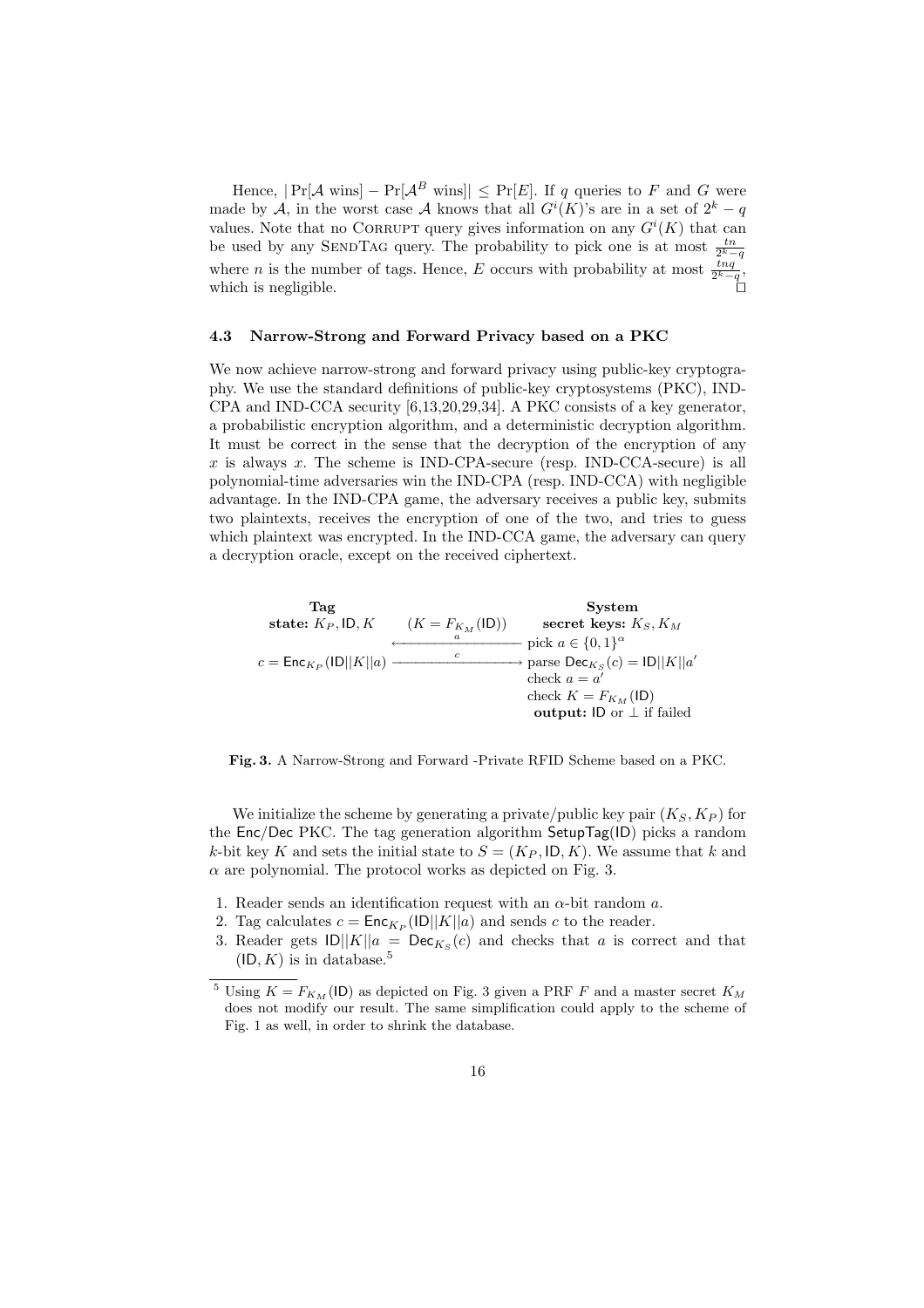Theorem 19. If the public-key cryptosystem is IND-CPA-secure then the above RFID scheme is narrow-strong private. If the cryptosystem is IND-CCA-secure and  $2^{-k}$  is negligible, the RFID scheme is further secure and forward private.

Namely, with an IND-CCA PKC, this RFID scheme achieves privacy with respect to the class

#### FORWARD ∪ (NARROW ∩ STRONG).

Due to Th. 9, this scheme is not strong private so narrow-strong privacy does not imply strong privacy and forward privacy does not imply strong privacy.

Proof. Correctness. This comes from the correctness of the cryptosystem.

Narrow-strong privacy. We prove that for any narrow-strong adversary  $A$  there exists a blinder B such that A has no significative advantage over  $A^B$ . Since the reader just sends random  $a$  and no RESULT query is allowed, every LAUNCH and SendReader query can be simulated in a trivial way so we can assume without loss of generality that no such query is done. We construct the blinder by using standard hybrid arguments. We consider the hybrid blinder  $B_i$  which works as follows: any of the  $i$  first SENDTAG queries with input  $a$ , returns the encryption c of a random r of same length as  $|D||K||a$ . Other SENDTAG queries by A are forwarded to the SENDTAG oracle.

The adversary, hybrid blinders, and tags can be simulated without using  $K_S$ . Let  $S_i$  be a simulator for the  $\mathcal{A}^{B_i}$  attack except for the *i*th SENDTAG query which is indeed released. We use  $S_i$  to play the IND-CPA game. At the beginning,  $S_i$ receives  $K_P$  and runs the simulator for  $\mathcal{A}^{B_i}$ . At the moment of the *i*th query a,  $S_i$  computes  $m_0 = |D||K||a$  as  $B_{i-1}$  would do to simulate the tag, computes  $m_1 = r$  as  $B_i$  would do, and submits  $m_0$  and  $m_1$  to the IND-CPA game.  $S_i$ receives an encrypted value c of either  $m_0$  or  $m_1$  that is used to respond the query and continues the simulation. At the end,  $S_i$  looks whether  $\mathcal{A}^{B_i}$  won the privacy game or not. If it won,  $S_i$  outputs 0. Otherwise,  $S_i$  outputs 1. Clearly  $\mathcal{A} = \mathcal{A}^{B_0}$ , Adv<sup>IND</sup> $(S_i) = \Pr[\mathcal{A}^{B_{i-1}} \text{ wins}] - \Pr[\mathcal{A}^{B_i} \text{ wins}]$ , and  $B = B_{q_T}$  is a full blinder where  $q_T$  is the number of SENDTAG queries. The complexity of  $S_i$  is polynomial. Due to IND-CPA security,  $|Pr[\mathcal{A} \text{ wins}] - Pr[\mathcal{A}^B \text{ wins}]|$  is negligible.

Security. The protocol suits the special form in Lemma 5 where  $R(\mathsf{ID}, K; a, c)$ means  $\text{Dec}_{K_S}(c) = |D||K||a$  and R' is always true. We can thus prove simple security and apply Lemma 5.

Let  $A$  be an adversary for the simple security game with a single tag ID and a single instance  $\pi$  (others are simulated). W.l.o.g. A does not query  $R(\cdot;\cdot,c)$ when there is a protocol transcript  $(·, c)$ . (The first input of R queries cannot be ID thus R cannot be satisfied.) A queries  $\text{SENDREADER}(\pi) \rightarrow \hat{a}$  at time t, SENDTAG $(a_i, \mathsf{ID}) \rightarrow c_i$  at time  $t'_i$ , and ends by SENDREADER $(\hat{c}, \pi)$ . If  $t'_i < t$ ,  $Pr[a_i = \hat{a}]$  is negligible. If  $t < t'_i$ , wining cases are for  $(\hat{a}, \hat{c}) \neq (a_i, c_i)$ ,  $Dec_{K_S}(\hat{c})$  $\text{ID}||K||\hat{a}$ , and  $\text{Dec}_{K_S}(c_i) = \text{ID}||K||a_i$ . Hence, w.l.o.g. we can assume that  $\hat{c} \neq c_i$ for all  $i$ .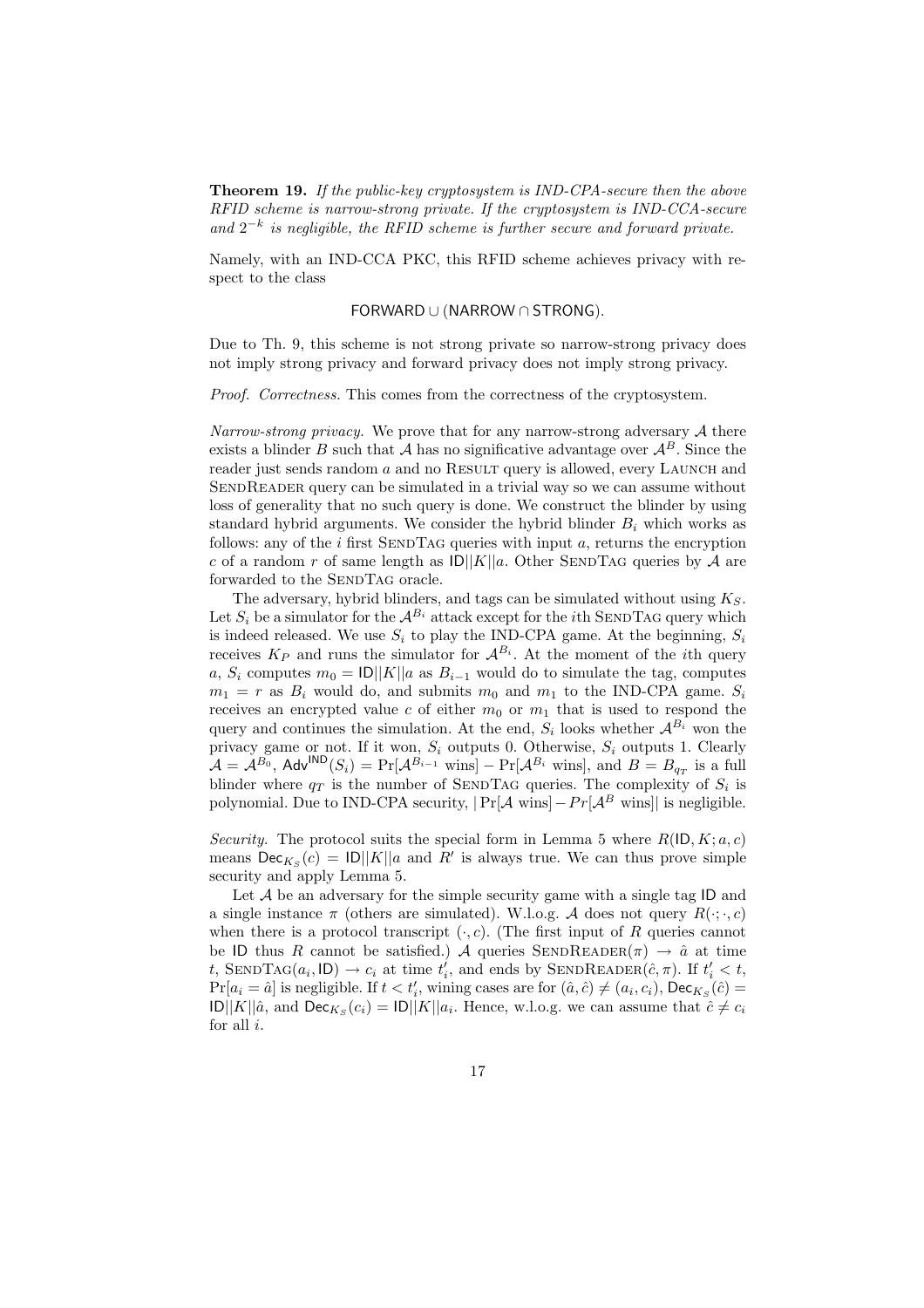We construct a partial blinder  $B_i$  as before. We construct a simulator  $S_i$ for  $\mathcal{A}^{B_i}$  playing the IND-CCA game as before.  $S_i$  terminates by determining whether  $A$  succeeded by calling  $\hat{c}$  to a decryption oracle. Finally, by using the IND-CCA security, we obtain a blinded adversary  $\mathcal{A}^B$  such that  $|Pr[\mathcal{A}$  wins $] Pr[\mathcal{A}^B$  wins|| is negligible. Clearly, if the tag is no longer used and the reader leaks no information, making it identify the tag reduces to guessing the tag key K which can only happen with probability  $2^{-k}$ , which is negligible.

Forward privacy. Narrow-forward privacy implies forward privacy thanks to Lemma 8,  $\Box$ 

## 5 Conclusion

We have proven that public-key cryptography can assure the highest level of feasible privacy in RFID: narrow-strong and forward privacy, even with stateless protocols. We have shown narrow-destructive privacy for an OSK-like protocol in the random oracle model. Finally, we have proven weak privacy for a simple challenge-response protocol. The problem of achieving destructive privacy or forward privacy without public-key techniques are left open.

Acknowledgment. I thank Gildas Avoine for providing many useful references.

### References

- 1. J.-Ph. Aumasson, M. Finiasz, W. Meier, S. Vaudenay. TCHo: a Hardware-Oriented Trapdoor Cipher. In Information Security and Privacy (ACISP'07), Townsville, Australia, Lecture Notes in Computer Science 4586, pp. 184–199, Springer-Verlag, 2007.
- 2. G. Avoine. Cryptography in Radio Frequency Identification and Fair Exchange Protocols. PhD Thesis no. 3407, EPFL, 2005. http://library.epfl.ch/theses/?nr=3407
- 3. G. Avoine, E. Dysli, P. Oechslin. Reducing Time Complexity in RFID Systems. In Selected Areas in Cryptography'05, Kingston, Ontario, Canada, Lecture Notes in Computer Science 3897, pp. 291–306, Springer-Verlag, 2006.
- 4. G. Avoine, P. Oechslin. RFID Traceability: A Multilayer Problem. In The 9th International Conference on Financial Cryptography (FC'05), Roseau, The Commonwealth of Dominica, Lecture Notes in Computer Science 3570, pp. 125–140, Springer-Verlag, 2005.
- 5. L. Batina, N. Mentens, K. Sakiyama, B. Preneel, I. Verbauwhede. In Security and Privacy in Ad-Hoc and Sensor Networks (ESAS'06), Hamburg, Germany, Lecture Notes in Computer Science 4357, pp. 6–17, Springer-Verlag, 2006.
- 6. M. Bellare, A. Desai, D. Pointcheval, P. Rogaway. Relations Among Notions of Security for Public-Key Encryption Schemes. In Advances in Cryptology CRYPTO'98, Santa Barbara, California, U.S.A., Lecture Notes in Computer Science 1462, pp. 26–45, Springer-Verlag, 1998.
- 7. S. Bocchetti. Security and Privacy in RFID Protocols. Master Thesis, 2006.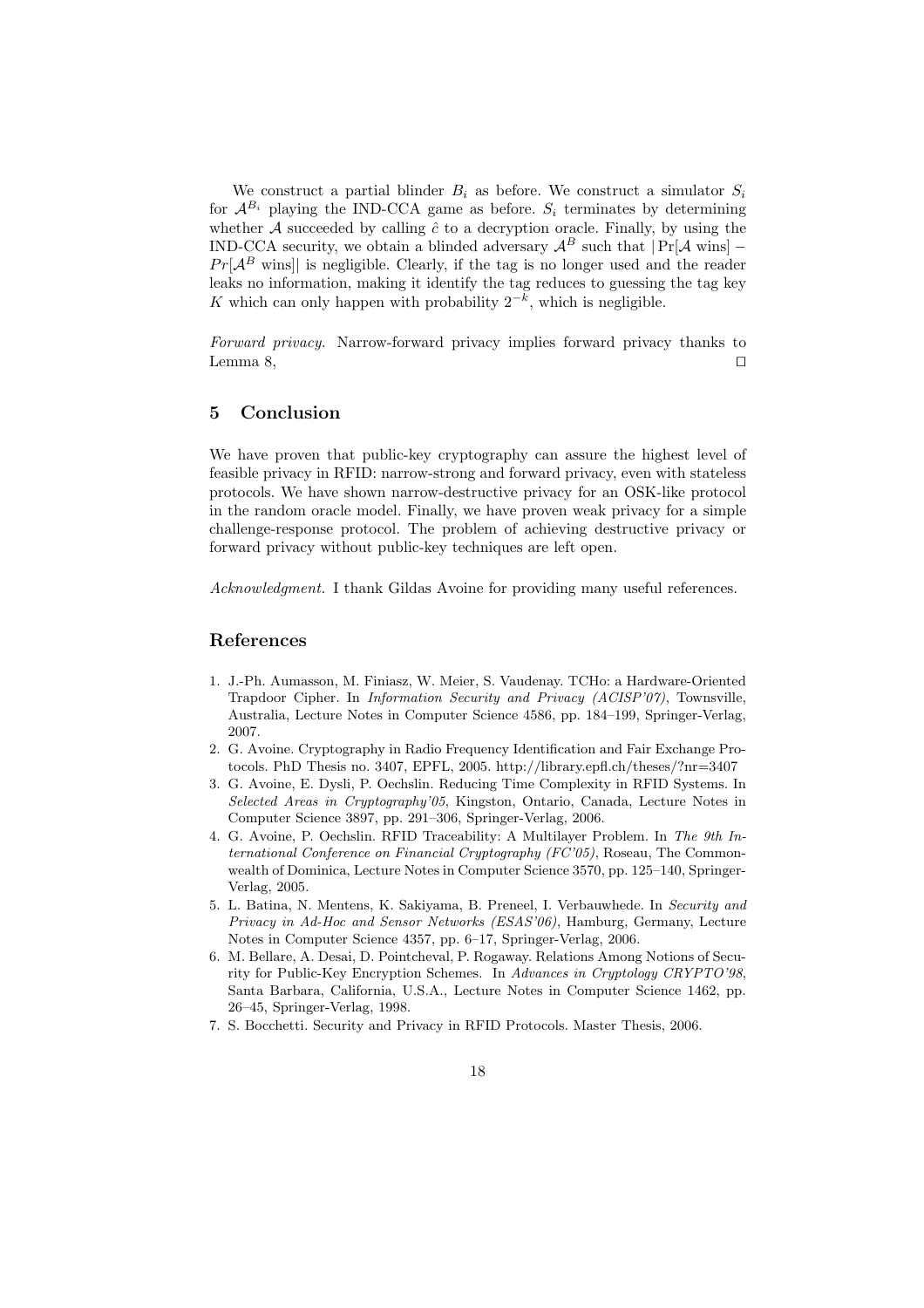- 8. M. Burmester, T. van Le, B. de Medeiros. Provably Secure Ubiquitous Systems: Universally Composable RFID Authentication Protocols. In Conference on Security and Privacy for Emerging Areas in Communication Networks (SecureComm'06), Baltimore, MA, USA. IEEE, 2006.
- 9. B. Calmels, S. Canard, M. Girault, H. Sibert. Low-Cost Cryptography for Privacy in RFID Systems. In Smart Card Research and Advanced Applications (CARDIS'06), Tarragona, Spain, Lecture Notes in Computer Science 3928, pp. 237–251, Springer-Verlag, 2006.
- 10. I. Damgård, M. Østergaard. RFID Security: Tradeoffs between Security and Efficiency. Technical report 2006/234, IACR, 2006. http://eprint.iacr.org/2006/234
- 11. W. Diffie, M. E. Hellman. New Directions in Cryptography. IEEE Transactions on Information Theory, vol. IT-22, pp. 644–654, 1976.
- 12. T. Dimitriou. A Lightweight RFID Protocol to Protect against Traceability and Cloning Attacks. In Conference on Security and Privacy for Emerging Areas in Communication Networks (SecureComm'05), Athens, Greece, IEEE, 2005. http://ieeexplore.ieee.org/iel5/10695/33755/01607559.pdf?arnumber=1607559
- 13. D. Dolev, C. Dwork, M. Naor. Non-Malleable Cryptography. In Proceedings of the 23rd ACM Symposium on Theory of Computing, New Orleans, Louisiana, U.S.A., pp. 542–552, ACM Press, 1991.
- 14. M. Feldhofer, S. Dominikus, J. Wolkerstorfer. Strong Authentication for RFID Systems using the AES Algorithm. In Workshop on Cryptographic Hardware and Embedded Systems (CHES'04), Boston, MA, USA, Lecture Notes in Computer Science 3156, pp. 357–370, Springer-Verlag, 2004.
- 15. M. Feldhofer, C. Rechberger. A Case against Currently used Hash Functions in RFID Protocols. In On the Move to Meaningful Internet Systems 2006: OTM'06 Workshops, including the First International Workshop on Information Security (IS'06), Montpelier, France, Lecture Notes in Computer Science 4277, pp. 372–381, Springer-Verlag, 2006.
- 16. M. Finiasz, S. Vaudenay. When Stream Cipher Analysis Meets Public-Key Cryptography. (Invited Talk.) To appear in the proceedings of SAC'06. Lecture Notes in Computer Science, Springer, 2006.
- 17. H. Gilbert, M. Robshaw, H. Sibert. An Active Attack Against HB+: A Provably Secure Lightweight Authentication Protocol. IEE Electronic Letters, vol. 41, pp. 1169–1170, 2005.
- 18. M. Girault, D. Lefranc. Public Key Authentication with One (Online) Single Addition. In Cryptographic Hardware and Embedded Systems CHES'04, Worcester, MA, USA, Lecture Notes in Computer Science 3156, pp. 413–427, Springer-Verlag, 2004.
- 19. M. Girault, G. Poupard, J. Stern. On the Fly Authentication and Signature Schemes Based on Groups of Unknown Order. Journal of Cryptology, vol. 19, pp. 463–487, 2006.
- 20. S. Goldwasser, S. Micali. Probabilistic Encryption. Journal of Computer and System Sciences, vol. 28(2), pp. 270–299, 1984.
- 21. J. Hall, M. Barbeau, E. Kranakis. Detecting Rogue Devices in Bluetooth Networks using Radio Frequency Fingerprinting. In Proceedings of the Third IASTED International Conference on Communications and Computer Networks (CCN'06), Lima, Peru, pp. 108–113, IASTED/ACTA Press, 2006.
- 22. ISO/IEC 14443-3. Identification Cards Contactless Integrated Circuit(s) Cards — Proximity Cards. Part 3: Initialization and Anticollision. ISO. 2001.
- 23. A. Juels, S. Weis. Authenticating Pervasive Devices with human Protocols. In Advances in Cryptology CRYPTO'05, Santa Barbara, California, U.S.A., Lecture Notes in Computer Science 3621, pp. 293–308, Springer-Verlag, 2005.